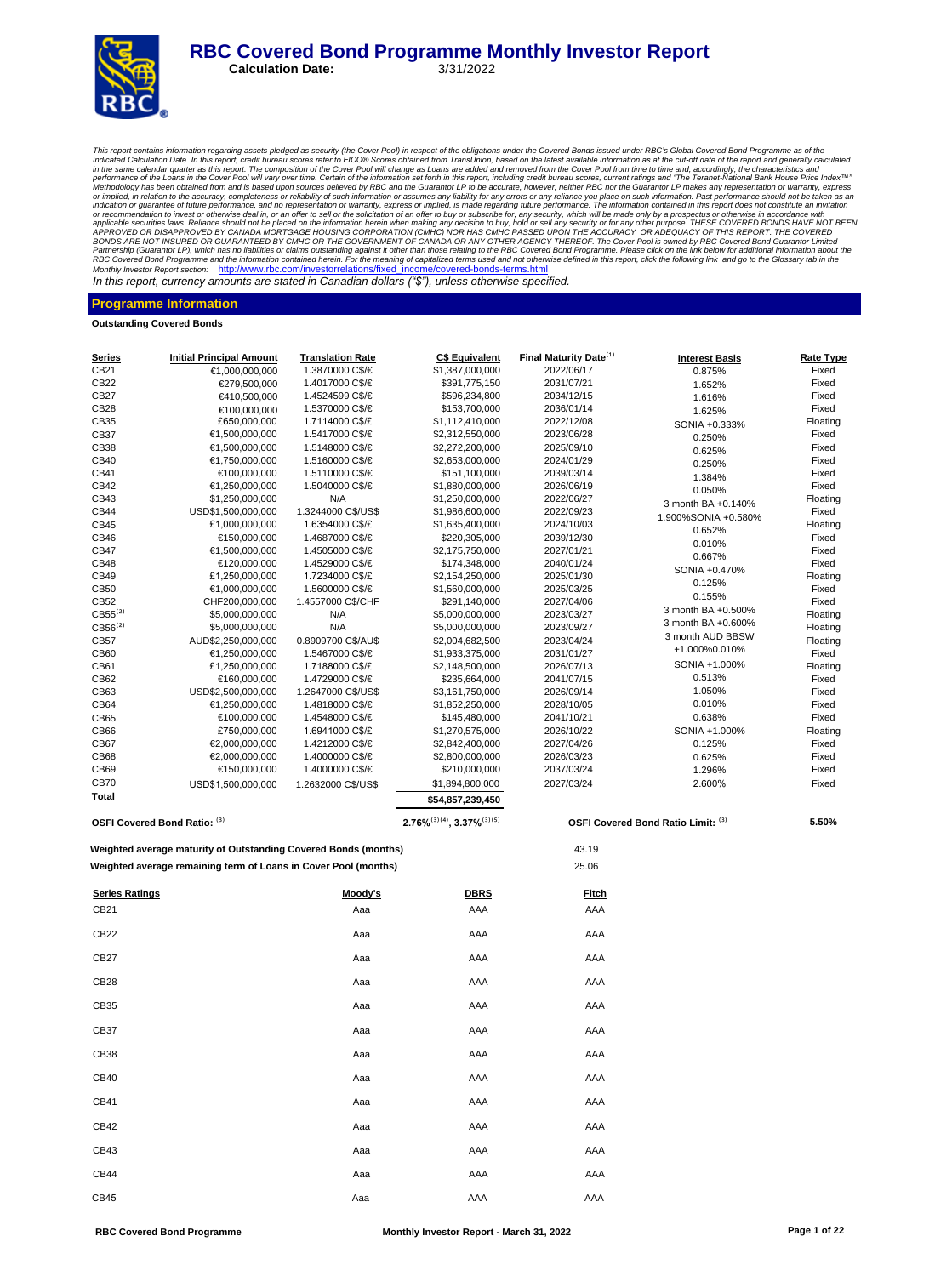

| $\overline{\phantom{a}}$ |     |     |     |
|--------------------------|-----|-----|-----|
| CB46                     | Aaa | AAA | AAA |
| CB47                     | Aaa | AAA | AAA |
| <b>CB48</b>              | Aaa | AAA | AAA |
| CB49                     | Aaa | AAA | AAA |
| CB50                     | Aaa | AAA | AAA |
| CB52                     | Aaa | AAA | AAA |
| CB55                     | Aaa | AAA | AAA |
| CB56                     | Aaa | AAA | AAA |
| CB57                     | Aaa | AAA | AAA |
| CB60                     | Aaa | AAA | AAA |
| CB61                     | Aaa | AAA | AAA |
| CB62                     | Aaa | AAA | AAA |
| CB63                     | Aaa | AAA | AAA |
| CB64                     | Aaa | AAA | AAA |
| CB65                     | Aaa | AAA | AAA |
| CB66                     | Aaa | AAA | AAA |
| CB67                     | Aaa | AAA | AAA |
| CB68                     | Aaa | AAA | AAA |
| CB69                     | Aaa | AAA | AAA |
| <b>CB70</b>              | Aaa | AAA | AAA |
|                          |     |     |     |

<sup>(1)</sup> An Extended Due for Payment Date twelve-months after the Final Maturity Date has been specified in the Final Terms of each Series. The Interest Basis specified in this report in respect of each Series applies<br>until t

<sup>(3)</sup> On March 27, 2020, OSFI provided temporary relief to allow Canadian federal deposit taking institutions to pledge covered bonds as collateral to the Bank of Canada by providing that assets pledged for covered bords r

<sup>(5)</sup> Includes assets that relate to covered bonds issued to the market and for the purpose of accessing Bank of Canada facilities.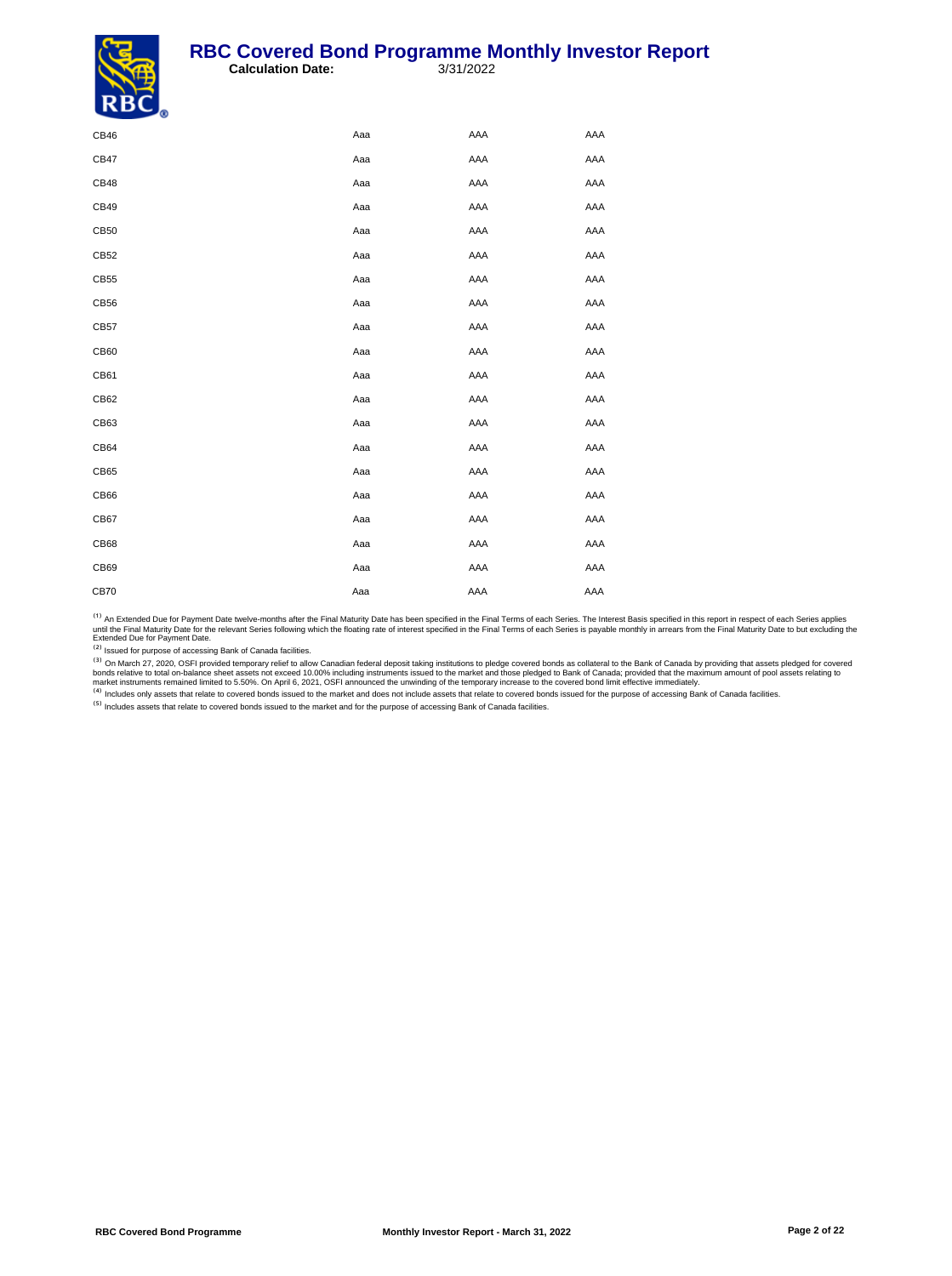**Calculation Date:** 3/31/2022

**Supplementary Information**

| <b>Parties to RBC Global Covered Bond Programme</b>                                                                                                                                           |                                                    |                                                |                                      |
|-----------------------------------------------------------------------------------------------------------------------------------------------------------------------------------------------|----------------------------------------------------|------------------------------------------------|--------------------------------------|
| Issuer                                                                                                                                                                                        | Royal Bank of Canada                               |                                                |                                      |
| Guarantor entity                                                                                                                                                                              |                                                    | RBC Covered Bond Guarantor Limited Partnership |                                      |
| Servicer & Cash Manager                                                                                                                                                                       | Royal Bank of Canada                               |                                                |                                      |
| Swap Providers                                                                                                                                                                                | Royal Bank of Canada                               |                                                |                                      |
| Covered Bond Trustee & Custodian                                                                                                                                                              | Computershare Trust Company of Canada              |                                                |                                      |
| <b>Asset Monitor</b><br>Account Bank & GDA Provider                                                                                                                                           | PricewaterhouseCoopers LLP<br>Royal Bank of Canada |                                                |                                      |
| Standby Account Bank & GDA Provider                                                                                                                                                           | <b>Bank of Montreal</b>                            |                                                |                                      |
| Paying Agent <sup>(1)</sup>                                                                                                                                                                   | The Bank of New York Mellon                        |                                                |                                      |
| <sup>(1)</sup> The Paying Agent in respect of Series CB55 and CB56 is Royal Bank of Canada. The Paying Agent in respect of CB52 is UBS AG.                                                    |                                                    |                                                |                                      |
| <b>Royal Bank of Canada's Ratings</b>                                                                                                                                                         |                                                    |                                                |                                      |
|                                                                                                                                                                                               | <u>Moody's</u>                                     | <b>DBRS</b>                                    | Fitch                                |
| Senior Debt <sup>(1)</sup> / Long-Term Issuer Default Rating (Fitch)<br>Short-Term Debt / Short-Term Issuer Default Rating (Fitch)                                                            | Aa1<br>$P-1$                                       | AA (high)<br>$R-1$ (high)                      | AA/AA-<br>$F1+$                      |
| Deposit Rating ("dr") (Short-Term/Long-Term)                                                                                                                                                  | P-1 (dr) / Aa1 (dr)                                | $n/a / AA$ (high)(dr)                          | $F1 + A$                             |
| Counterparty Risk Assessment (Short-Term/Long-Term)                                                                                                                                           | $P-1$ (cr) / Aa1 (cr)                              | n/a                                            | n/a                                  |
| Derivative Counterparty Rating (Short-Term/Long-Term)                                                                                                                                         | n/a                                                | n/a                                            | AA (dcr)                             |
| <b>Rating Outlook</b>                                                                                                                                                                         | Stable                                             | Stable                                         | Stable                               |
| <b>Applicable Ratings of Standby Account Bank &amp; Standby GDA Provider</b>                                                                                                                  |                                                    |                                                |                                      |
|                                                                                                                                                                                               | Moody's                                            | DBRS                                           | <b>Fitch</b>                         |
| Senior Debt <sup>(2)</sup> / Long-Term Issuer Default Rating (Fitch)                                                                                                                          | Aa2                                                | AA                                             | AA/AA-                               |
| Short-Term Debt / Short-Term Issuer Default Rating (Fitch)                                                                                                                                    | $P-1$                                              | $R-1$ (high)                                   | $F1+$                                |
| Deposit Rating (Short-Term/Long-Term)                                                                                                                                                         | P-1 (dr) / Aa2 (dr)                                | $n/a / AA$ (dr)                                | $F1+ / AA$                           |
| <b>Description of Ratings Triggers</b> <sup>(3)(4)</sup>                                                                                                                                      |                                                    |                                                |                                      |
| A. Party Replacement                                                                                                                                                                          |                                                    |                                                |                                      |
| If the rating(s) of the Party falls below the level stipulated below, such party is required to be replaced or in the case of the Swap Providers (i) transfer                                 |                                                    |                                                |                                      |
| credit support and (ii) replace itself or obtain a guarantee for its obligations.                                                                                                             |                                                    |                                                |                                      |
| Role (Current Party)                                                                                                                                                                          | Moody's                                            | <u>DBRS</u>                                    | <b>Fitch</b>                         |
| Account Bank/GDA Provider (RBC)                                                                                                                                                               | P-1 (dr) & A2 (dr)                                 | R-1 (low) & A                                  | F <sub>1</sub> & A- $(5)$            |
| Standby Account Bank/GDA Provider (BMO)                                                                                                                                                       | P-1 (dr) & A2 (dr)                                 | R-1 (low) & A                                  | $F1 & A-(5)$                         |
| Cash Manager (RBC)                                                                                                                                                                            | $P-2$ (cr)                                         | BBB (low) (long)                               | F <sub>2</sub> & BBB+ <sup>(6)</sup> |
| Servicer (RBC)                                                                                                                                                                                | Baa3 (cr)                                          | BBB (low) (long)                               | F <sub>2</sub> & BBB+ <sup>(6)</sup> |
| Interest Rate Swap Provider (RBC)                                                                                                                                                             | P-2 (cr) & A3 (cr)                                 | R-2 (middle) & BBB                             | $F2$ & BBB+ <sup>(6)</sup>           |
| Covered Bond Swap Provider (RBC)                                                                                                                                                              | P-2 (cr) & A3 (cr)                                 | R-2 (middle) & BBB                             | F2 & BBB+ <sup>(6)</sup>             |
| <b>B. Specified Rating Related Action</b>                                                                                                                                                     |                                                    |                                                |                                      |
| i. The following actions are required if the rating of the Cash Manager (RBC) falls below the stipulated rating                                                                               |                                                    |                                                |                                      |
|                                                                                                                                                                                               | Moody's                                            | DBRS                                           | Fitch                                |
| (a) Asset Monitor is required to verify the Cash Manager's calculations of the Asset<br>Coverage/Amortization test on each Calculation Date                                                   | Baa3 (cr)                                          | n/a                                            | BBB (long) $(6)$                     |
| (b) Amounts received by the Cash Manager are required to be deposited directly into<br>the Transaction Account                                                                                | $P-1$ (dr)                                         | BBB (low)                                      | F <sub>1</sub> & A <sup>-(5)</sup>   |
| (c) Amounts received by the Servicer are to be deposited directly to the GIC                                                                                                                  | $P-1$ (dr)                                         | BBB (low)                                      | $F1 & A-(5)$                         |
| Account and not provided to the Cash Manager                                                                                                                                                  |                                                    |                                                |                                      |
| ii. The following actions are required if the rating of the Servicer (RBC) falls below the stipulated rating                                                                                  |                                                    |                                                |                                      |
|                                                                                                                                                                                               | Moody's                                            | <b>DBRS</b>                                    | Fitch                                |
| a) Servicer is required to hold amounts received in a separate account and transfer                                                                                                           | $P-1$ (dr)                                         | BBB (low)                                      | $F1 & A-(5)$                         |
| them to the Cash Manager or GIC Account, as applicable, within 2 business days<br>iii. The following actions are required if the rating of the Issuer (RBC) falls below the stipulated rating |                                                    |                                                |                                      |
|                                                                                                                                                                                               | Moody's                                            | <b>DBRS</b>                                    | Fitch                                |
| (a) Establishment of the Reserve Fund                                                                                                                                                         | $P-1$ (cr)                                         | R-1 (mid) & A (low)                            | F1 & A- <sup>(5)</sup>               |
| iv. The following actions are required if the rating of the Issuer (RBC) falls below the stipulated rating                                                                                    |                                                    |                                                |                                      |
|                                                                                                                                                                                               | Moody's                                            | DBRS                                           | <u>Fitch</u>                         |
| (a) Cash flows will be exchanged under the Covered Bond Swap Agreement (to the<br>extent not already occurring) except as otherwise provided in the Covered Bond                              | Baa1 (cr)                                          | BBB (high) (long)                              | BBB+ (dcr)                           |
| Swap Agreement                                                                                                                                                                                |                                                    |                                                |                                      |
| v. Each Swap Provider is required to replace itself, transfer credit support or obtain a guarantee of its obligations if the rating of such Swap Provider falls<br>below the specified rating |                                                    |                                                |                                      |
|                                                                                                                                                                                               | Moody's                                            | <b>DBRS</b>                                    | <u>Fitch</u>                         |
| (a) Interest Rate Swap Provider                                                                                                                                                               | P-1 (cr) & A2 (cr)                                 | R-1 (low) & A                                  | F <sub>1</sub> & A <sup>-(6)</sup>   |
| (b) Covered Bond Swap Provider                                                                                                                                                                | P-1 (cr) & A2 (cr)                                 | R-1 (low) & A                                  | F <sub>1</sub> & A <sup>-(6)</sup>   |
| <b>Events of Default &amp; Triggers</b>                                                                                                                                                       |                                                    |                                                |                                      |
| Asset Coverage Test (C\$ Equivalent of Outstanding                                                                                                                                            |                                                    | Pass                                           |                                      |
| Covered Bonds < Adjusted Aggregate Asset Amount)                                                                                                                                              |                                                    |                                                |                                      |
| <b>Issuer Event of Default</b>                                                                                                                                                                |                                                    | No                                             |                                      |
| Guarantor LP Event of Default                                                                                                                                                                 |                                                    | No                                             |                                      |
|                                                                                                                                                                                               |                                                    |                                                |                                      |

<sup>(1)</sup> Includes: (a) senior debt issued prior to September 23, 2018; and (b) senior debt issued on or after September 23, 2018 which is excluded from the bank recapitalization "bailin" regime. Senior debt subject to conversion under the bail-in regime is rated A1 by Moody's, AA by DBRS and AA- by Fitch.

<sup>(2)</sup> Includes: (a) senior debt issued prior to September 23, 2018; and (b) senior debt issued on or after September 23, 2018 which is excluded from the bank recapitalization "bail-in" regime. Senior debt subject to conversion under the bail-in regime is rated A2 by Moody 's, AA (low) by DBRS and AA- by Fitch.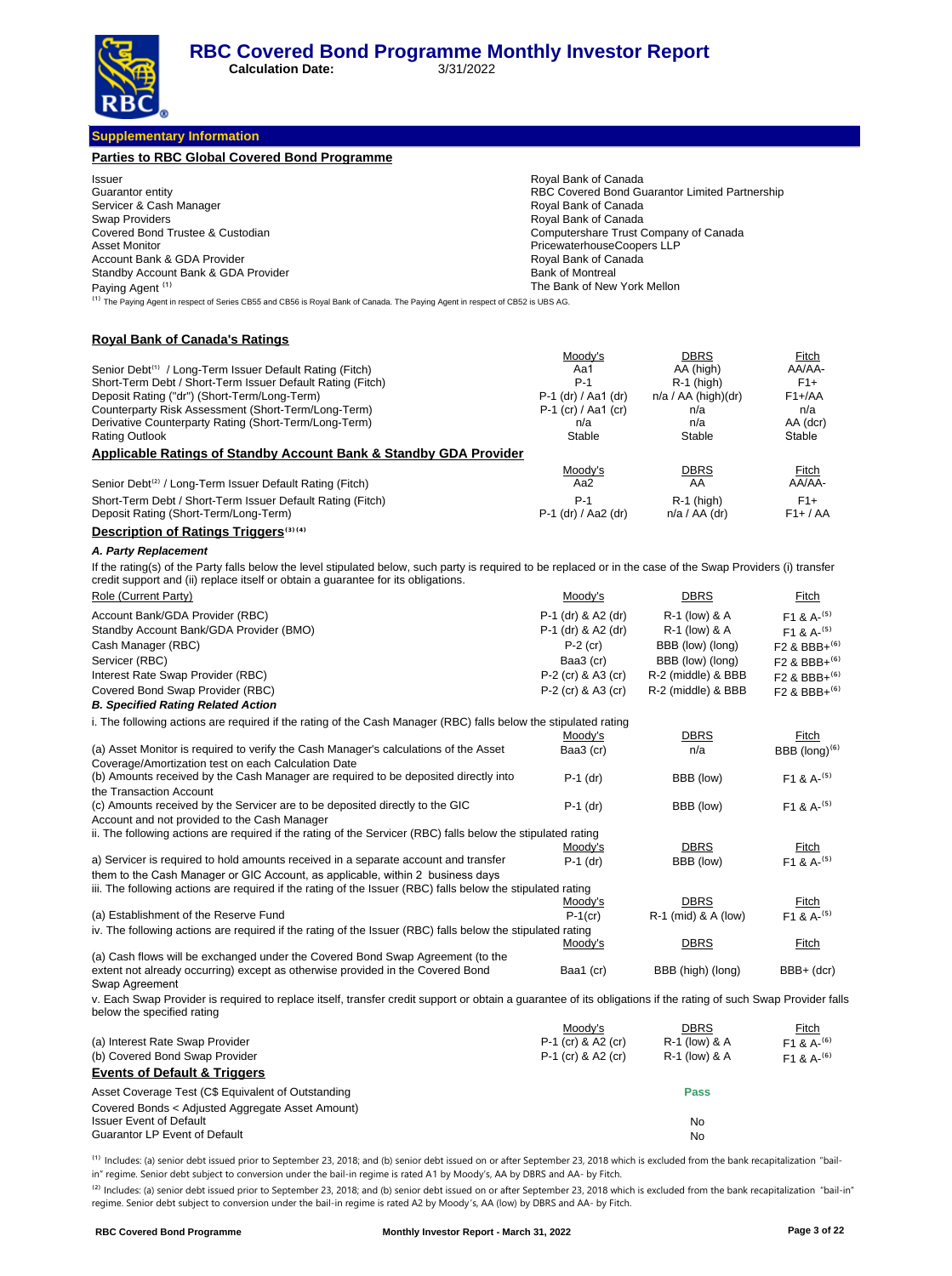

<sup>(3)</sup> Where one rating or assessment is expressed, unless otherwise specified, such rating or assessment is short-term. Where two ratings or assessments are expressed, the first is short-term and the second is long-term. Unless otherwise specified, ratings or assessments are in respect of Senior Debt (or the Long-Term Issuer Default Rating in the case of Fitch) and Short-Term Debt (or the Short-Term Issuer Default Rating in the case of Fitch). Where two ratings or assessments are listed in respect of a relevant action, the action is required to be taken where the rating or assessment of the relevant party falls below both such ratings or assessments.

<sup>(4)</sup> The discretion of the Guarantor LP to waive a required action upon a Rating Trigger may be limited by the terms of the Transaction Documents.

<sup>(5)</sup> These ratings will be in respect of deposit ratings from Fitch following Fitch having assigned deposit ratings to the relevant party.

<sup>(6)</sup> These ratings will be in respect of Derivative Counterparty Ratings from Fitch and include the (dcr) reference following Fitch having assigned Derivative Counterparty Ratings to the relevant party.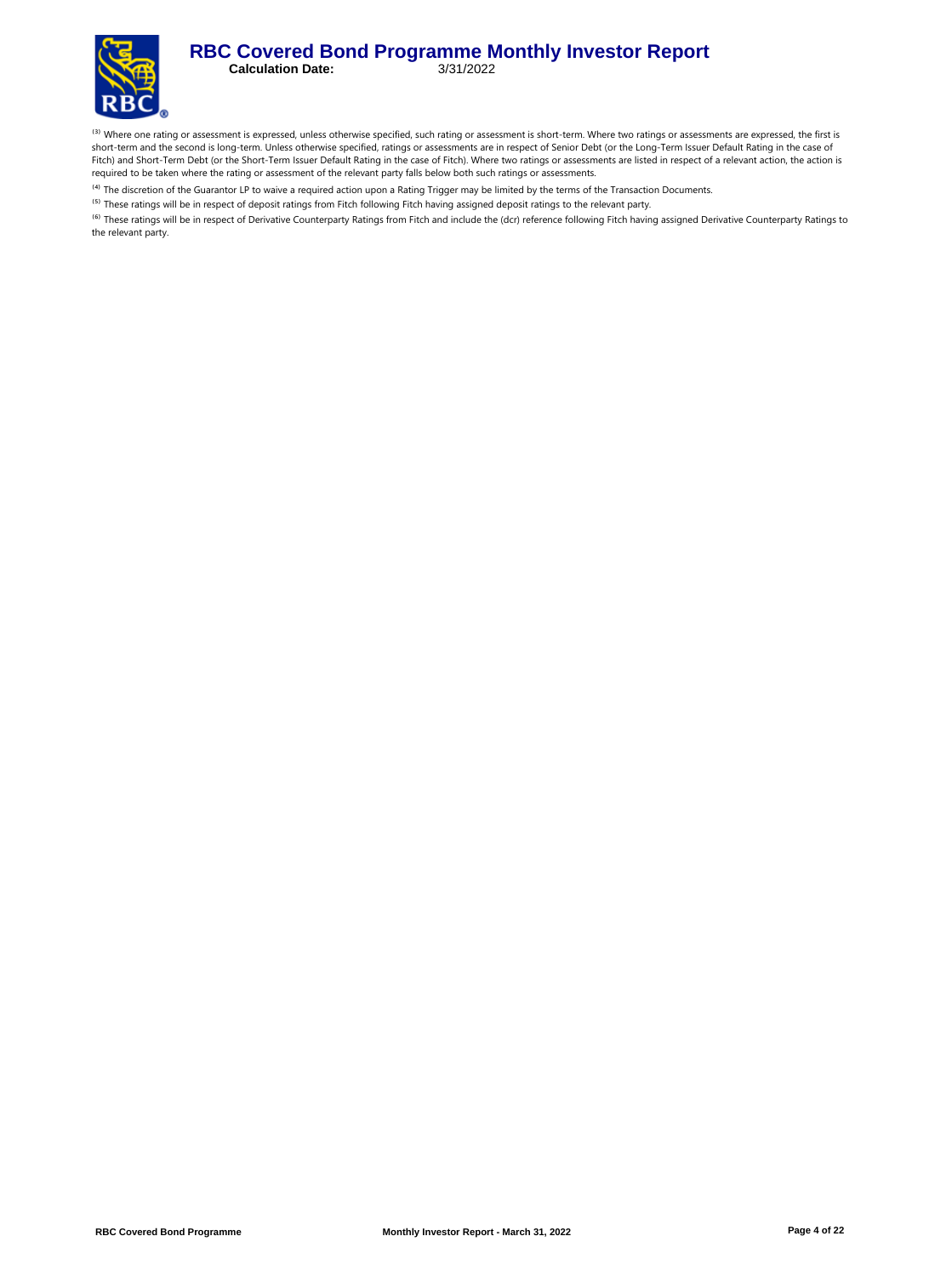**Calculation Date:** 3/31/2022

**Asset Coverage Test** 

| -- - - - - - - - - - - - - -                                                                                                                                                   |                                   |                                                                      |                                                          |
|--------------------------------------------------------------------------------------------------------------------------------------------------------------------------------|-----------------------------------|----------------------------------------------------------------------|----------------------------------------------------------|
| C\$ Equivalent of Outstanding Covered Bonds                                                                                                                                    | \$54,857,239,450                  |                                                                      |                                                          |
| A = lower of (i) LTV Adjusted True Balance, and<br>(ii) Asset Percentage Adjusted True Balance, as adjusted<br>$B =$ Principal Receipts<br>$C = Cash$ Capital Contributions    | \$67,269,773,865                  | A (i)<br>A (ii)<br>Asset Percentage:<br>Maximum Asset<br>Percentage: | \$72,328,420,054<br>\$67,269,773,865<br>93.00%<br>93.00% |
| $D =$ Substitute Assets<br>$E =$ Reserve Fund balance<br>$F =$ Negative Carry Factor calculation<br><b>Adjusted Aggregate Asset Amount</b><br>$(Total: A + B + C + D + E - F)$ | \$987,153,872<br>\$66,282,619,993 |                                                                      |                                                          |
| <b>Requiatory OC Minimum Calculation</b>                                                                                                                                       |                                   |                                                                      |                                                          |

| <b>Executive y OU Millimani Calvalation</b>                           |                  |      |                   |  |  |
|-----------------------------------------------------------------------|------------------|------|-------------------|--|--|
| A Lesser of (a) Cover Pool Collateral, and                            | \$59.065.041.019 | A(a) | \$72,299,527,135* |  |  |
| (b) Cover Pool Collateral required to meet the Asset<br>Coverage Test |                  | A(b) | \$59,065,041,019  |  |  |
| B (C\$ Equivalent of Outstanding Covered Bonds)                       | \$54.857.239.450 |      |                   |  |  |
| Level of Overcollateralization (A/B)                                  | 107.67%          |      |                   |  |  |
| Regulatory OC Minimum                                                 | 103.00%          |      |                   |  |  |

\*Amount includes Voluntary Overcollateralization and does not include Accrued Interest, Arrears of Interest or any other amount which is due or accrued on the Loans amount which has not been paid or capitalized.

| <b>Valuation Calculation</b>                                                      |                  |                                                                   |       |
|-----------------------------------------------------------------------------------|------------------|-------------------------------------------------------------------|-------|
| <b>Trading Value of Covered Bonds</b>                                             | \$52,414,391,431 |                                                                   |       |
| A = LTV Adjusted Present Value                                                    | \$71,487,249,384 | Weighted Average Effective Yield<br>of Performing Eligible Loans: | 3.05% |
| $B =$ Principal Receipts                                                          |                  |                                                                   |       |
| $C = Cash$ Capital Contributions                                                  |                  |                                                                   |       |
| D = Trading Value of Substitute Assets                                            |                  |                                                                   |       |
| $E =$ Reserve Fund Balance                                                        |                  |                                                                   |       |
| $F =$ Trading Value of Swap Collateral                                            |                  |                                                                   |       |
| Present Value Adjusted Aggregate Asset Amount<br>$(Total: A + B + C + D + E + F)$ | \$71,487,249,384 |                                                                   |       |
|                                                                                   |                  |                                                                   |       |

#### **Intercompany Loan Balance**

| \$72,589,830,038 |
|------------------|
| \$13,314,870,945 |
| \$59,274,959,093 |
|                  |

#### **Cover Pool Losses**

| Period End     | <b>Write-off Amounts</b> | Loss Percentage (Annualized) |
|----------------|--------------------------|------------------------------|
| March 31, 2022 | \$123.955                | $0.00\%$                     |

#### **Cover Pool Flow of Funds**

|                             | 31-Mar-2022                     | 28-Feb-2022                     |
|-----------------------------|---------------------------------|---------------------------------|
| <b>Cash Inflows</b>         |                                 |                                 |
| <b>Principal Receipts</b>   | \$1,648,047,827                 | \$1,332,330,851                 |
| Proceeds for sale of Loans  |                                 |                                 |
| Draw on Intercompany Loan   |                                 |                                 |
| <b>Revenue Receipts</b>     | \$167.389.368                   | \$160,647,086                   |
| Swap receipts               | $$121,191,807$ (1)              | $$101,094,174$ (2)              |
| Swap Breakage Fee           |                                 |                                 |
| <b>Cash Outflows</b>        |                                 |                                 |
| Swap payment                | $($167,389,368)$ <sup>(1)</sup> | $($160,647,086)$ <sup>(2)</sup> |
| Intercompany Loan interest  | $($120,949,423)$ (1)            | $($100,891,986)$ <sup>(2)</sup> |
| Intercompany Loan principal | $($1,648,047,827)$ (1)          | $($1,332,330,851)$ (2)          |
| Purchase of Loans           |                                 |                                 |
| Net inflows/(outflows)      | \$242,384                       | \$202,188                       |

<sup>(1)</sup> Cash settlement to occur on April 18, 2022

<sup>(2)</sup> Cash settlement occurred on March 17, 2022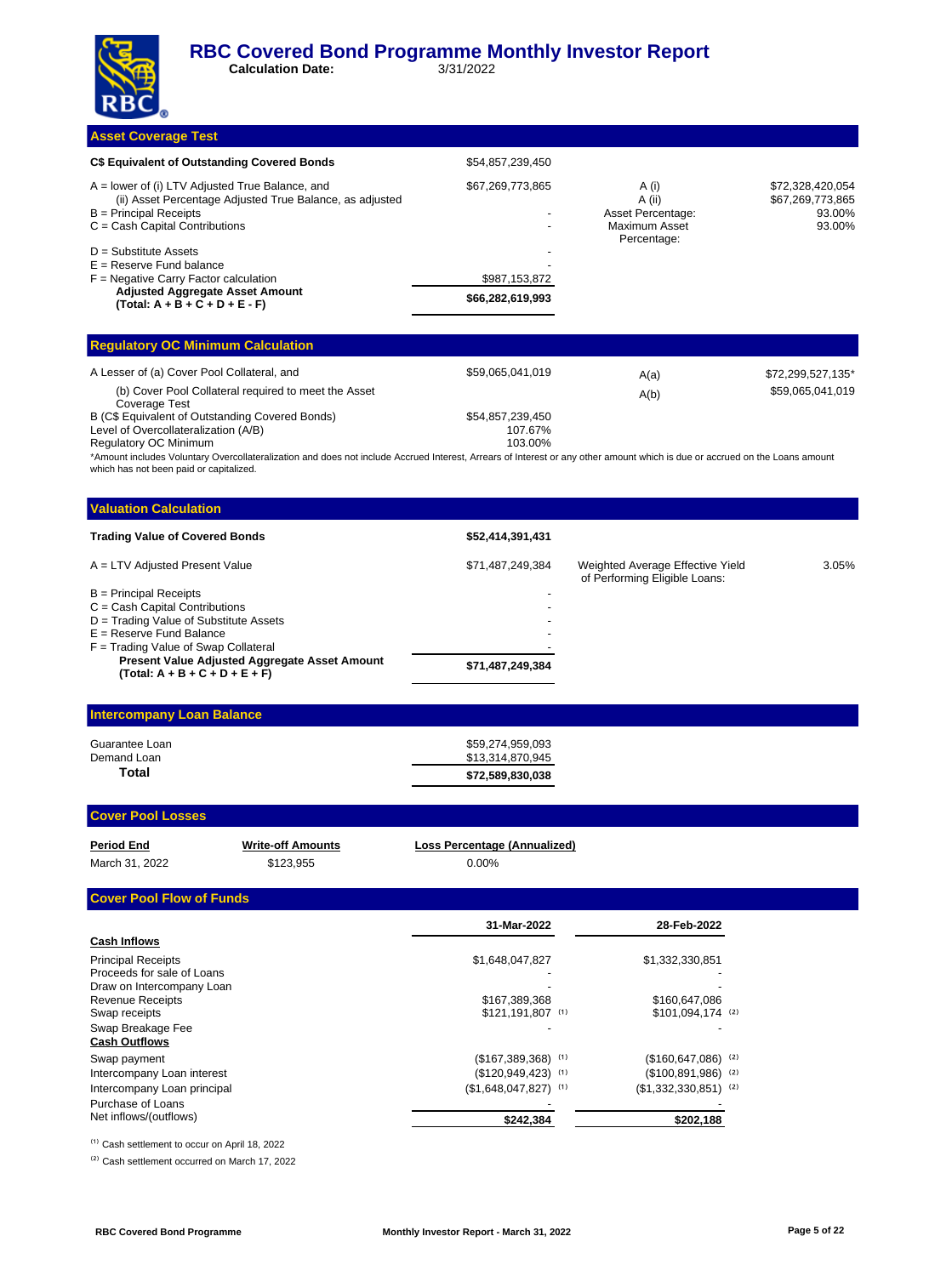**Calculation Date:** 3/31/2022

|  | <b>Cover Pool Summary Statistics</b> |
|--|--------------------------------------|
|  |                                      |

| Previous Month Ending Balance                                | \$73,998,437,943        |                        |
|--------------------------------------------------------------|-------------------------|------------------------|
| <b>Current Month Ending Balance</b>                          | \$72.350.266.161        |                        |
| Number of Mortgages in Pool                                  | 351.873                 |                        |
| Average Mortgage Size                                        | \$205,615               |                        |
| Ten Largest Mortgages as a % of Current Month Ending Balance | 0.03%                   |                        |
| Number of Properties                                         | 306.595                 |                        |
| Number of Borrowers                                          | 289.880                 |                        |
|                                                              | Original <sup>(1)</sup> | Indexed <sup>(2)</sup> |
| Weighted Average LTV - Authorized                            | 67.77%                  | 47.39%                 |
| Weighted Average LTV - Drawn                                 | 58.47%                  | 41.23%                 |
| Weighted Average LTV - Original Authorized                   | 70.98%                  |                        |
| Weighted Average Mortgage Rate                               | 2.62%                   |                        |
| Weighted Average Seasoning (Months)                          | 30.48                   |                        |
| Weighted Average Original Term (Months)                      | 55.99                   |                        |
| Weighted Average Remaining Term (Months)                     | 25.06                   |                        |

(1) Value as most recently determined or assessed in accordance with the underwriting policies (whether upon origination or renewal of the Eligible Loan or subsequently thereto).

<sup>(2)</sup> Value as determined by adjusting, not less than quarterly, the Original Market Value for each Property subject to the Related Security in respect of a Loan utilizing the Housing<br>Price Index Methodology for subsequent

Disclaimer: Due to rounding, numbers presented in the following distribution tables may not add up precisely to the totals provided and percentages may not precisely reflect the absolute figures.

| <b>Cover Pool Delinguency Distribution</b> |                        |            |                          |            |
|--------------------------------------------|------------------------|------------|--------------------------|------------|
| <b>Aging Summary</b>                       | <b>Number of Loans</b> | Percentage | <b>Principal Balance</b> | Percentage |
| Current and less than 30 days past due     | 351.344                | 99.85      | \$72,243,973,802         | 99.85      |
| 30 to 59 days past due                     | 167                    | 0.05       | \$36.580.255             | 0.05       |
| 60 to 89 days past due                     | 77                     | 0.02       | \$18.973.078             | 0.03       |
| 90 or more days past due                   | 285                    | 0.08       | \$50,739,026             | 0.07       |
| Total                                      | 351,873                | 100.00     | \$72,350,266,161         | 100.00     |

| <b>Cover Pool Provincial Distribution</b> |                        |            |                          |            |
|-------------------------------------------|------------------------|------------|--------------------------|------------|
| <b>Province</b>                           | <b>Number of Loans</b> | Percentage | <b>Principal Balance</b> | Percentage |
| Alberta                                   | 40.692                 | 11.56      | \$7,657,523,185          | 10.58      |
| <b>British Columbia</b>                   | 63.614                 | 18.08      | \$15.833.769.072         | 21.88      |
| Manitoba                                  | 13,180                 | 3.75       | \$1,713,803,711          | 2.37       |
| New Brunswick                             | 6,434                  | 1.83       | \$583.070.574            | 0.81       |
| Newfoundland and Labrador                 | 4,662                  | 1.32       | \$630,266,208            | 0.87       |
| Northwest Territories                     | 11                     | 0.00       | \$666.712                | 0.00       |
| Nova Scotia                               | 9,691                  | 2.75       | \$1,075,670,406          | 1.49       |
| Nunavut                                   |                        | 0.00       | \$34.632                 | 0.00       |
| Ontario                                   | 151.744                | 43.12      | \$36.329.589.849         | 50.21      |
| Prince Edward Island                      | 1.234                  | 0.35       | \$133,348,764            | 0.18       |
| Quebec                                    | 49.609                 | 14.10      | \$6,879,659,287          | 9.51       |
| Saskatchewan                              | 10.936                 | 3.11       | \$1.503.569.268          | 2.08       |
| Yukon                                     | 65                     | 0.02       | \$9,294,492              | 0.01       |
| Total                                     | 351.873                | 100.00     | \$72,350,266,161         | 100.00     |

| <b>Credit Bureau Score</b> | <b>Number of Loans</b> | Percentage | <b>Principal Balance</b> | Percentage |
|----------------------------|------------------------|------------|--------------------------|------------|
| Score Unavailable          | 968                    | 0.28       | \$143,675,031            | 0.20       |
| 499 and below              | 289                    | 0.08       | \$53.194.354             | 0.07       |
| $500 - 539$                | 659                    | 0.19       | \$127,271,646            | 0.18       |
| 540 - 559                  | 577                    | 0.16       | \$115,961,554            | 0.16       |
| 560 - 579                  | 747                    | 0.21       | \$158,366,251            | 0.22       |
| 580 - 599                  | 1,079                  | 0.31       | \$235.144.290            | 0.33       |
| $600 - 619$                | 1,777                  | 0.51       | \$385,908,747            | 0.53       |
| $620 - 639$                | 3,112                  | 0.88       | \$704,362,863            | 0.97       |
| 640 - 659                  | 4,827                  | 1.37       | \$1,123,069,616          | 1.55       |
| 660 - 679                  | 7.663                  | 2.18       | \$1.709.592.480          | 2.36       |
| 680 - 699                  | 11.144                 | 3.17       | \$2,533,840,639          | 3.50       |
| 700 - 719                  | 15,128                 | 4.30       | \$3,363,061,946          | 4.65       |
| 720 - 739                  | 18,060                 | 5.13       | \$4,020,530,268          | 5.56       |
| 740 - 759                  | 20,489                 | 5.82       | \$4,548,833,169          | 6.29       |
| 760 - 779                  | 23.370                 | 6.64       | \$5,243,347,020          | 7.25       |
| 780 - 799                  | 27,792                 | 7.90       | \$6,201,714,008          | 8.57       |
| 800 and above              | 214,192                | 60.87      | \$41,682,392,280         | 57.61      |
| Total                      | 351,873                | 100.00     | \$72,350,266,161         | 100.00     |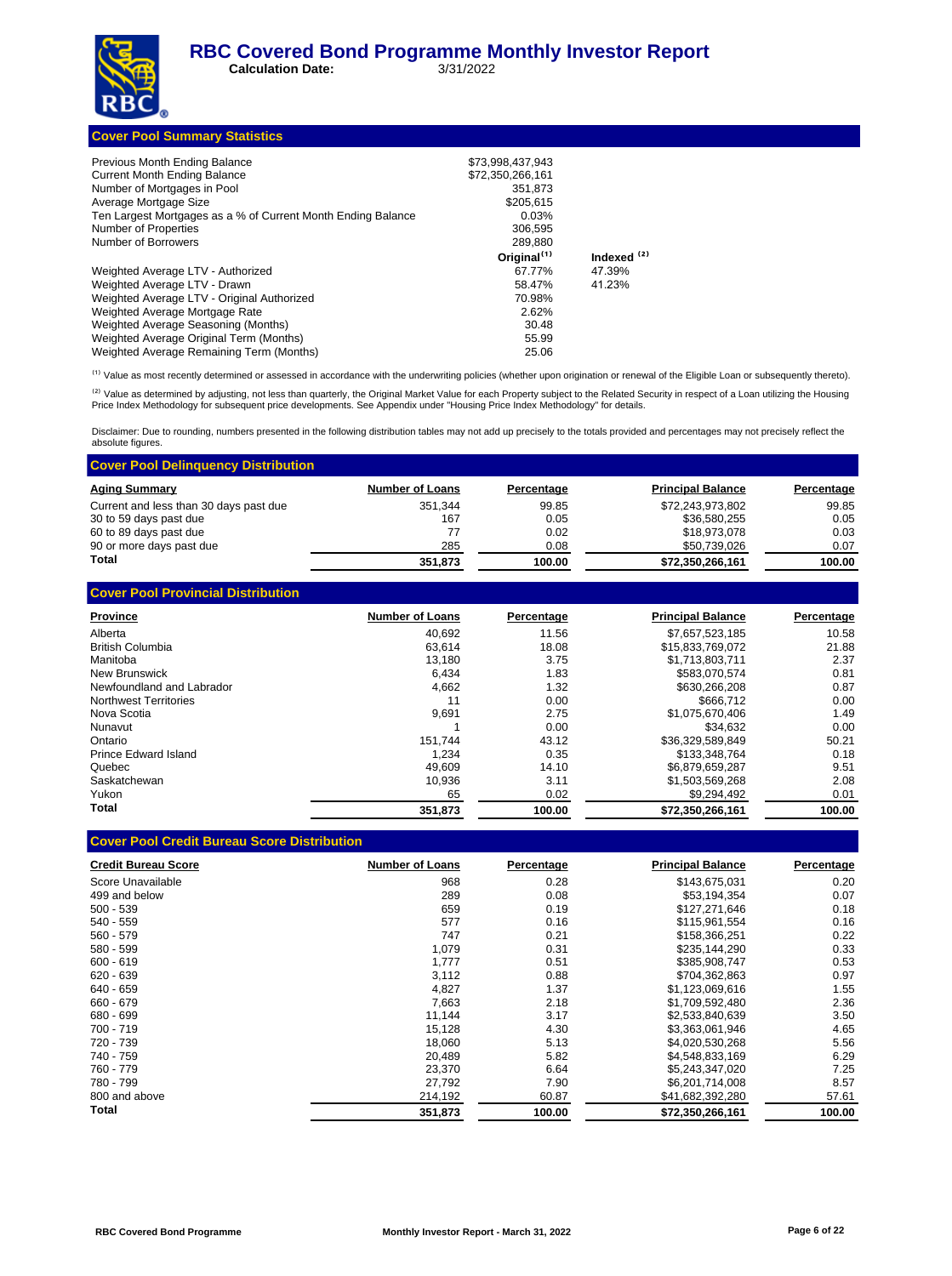

| <b>Cover Pool Rate Type Distribution</b>      |                        |                   |                                      |                   |
|-----------------------------------------------|------------------------|-------------------|--------------------------------------|-------------------|
| Rate Type                                     | <b>Number of Loans</b> | <b>Percentage</b> | <u>Principal Balance</u>             | <b>Percentage</b> |
| Fixed                                         | 280.468                | 79.71             | \$55.264.768.836                     | 76.39             |
| Variable                                      | 71,405                 | 20.29             | \$17,085,497,325                     | 23.62             |
| Total                                         | 351,873                | 100.00            | \$72,350,266,161                     | 100.00            |
| <b>Mortgage Asset Type Distribution</b>       |                        |                   |                                      |                   |
| <b>Asset Type</b>                             | <b>Number of Loans</b> | Percentage        | <b>Principal Balance</b>             | Percentage        |
| <b>Conventional Mortgage</b>                  | 87,762                 | 24.94             | \$23,533,793,509                     | 32.53             |
| Homeline Mortgage Segment<br><b>Total</b>     | 264,111                | 75.06             | \$48,816,472,651                     | 67.47             |
|                                               | 351,873                | 100.00            | \$72,350,266,161                     | 100.00            |
| <b>Cover Pool Occupancy Type Distribution</b> |                        |                   |                                      |                   |
| <b>Occupancy Type</b>                         | <b>Number of Loans</b> | <b>Percentage</b> | <b>Principal Balance</b>             | Percentage        |
| <b>Owner Occupied</b>                         | 309,397                | 87.93             | \$62,968,025,890                     | 87.03             |
| Non-Owner Occupied<br>Total                   | 42,476                 | 12.07<br>100.00   | \$9,382,240,271                      | 12.97<br>100.00   |
|                                               | 351,873                |                   | \$72,350,266,161                     |                   |
| <b>Cover Pool Mortgage Rate Distribution</b>  |                        |                   |                                      |                   |
| Mortgage Rate (%)                             | <b>Number of Loans</b> | <b>Percentage</b> | <b>Principal Balance</b>             | Percentage        |
| 1.9999% and below                             | 80,190                 | 22.79             | \$17,346,401,931                     | 23.98             |
| 2.0000% - 2.4999%<br>2.5000% - 2.9999%        | 52,485<br>122,185      | 14.92<br>34.72    | \$10,776,763,599<br>\$26,233,316,505 | 14.90<br>36.26    |
| 3.0000% - 3.4999%                             | 66,062                 | 18.77             | \$13,107,088,142                     | 18.12             |
| 3.5000% - 3.9999%                             | 28,166                 | 8.00              | \$4,544,555,986                      | 6.28              |
| 4.0000% - 4.4999%                             | 392                    | 0.11              | \$44,112,435                         | 0.06              |
| 4.5000% - 4.9999%                             | 615                    | 0.17              | \$58,618,616                         | 0.08              |
| 5.0000% - 5.4999%                             | 778                    | 0.22              | \$112,876,001                        | 0.16              |
| 5.5000% - 5.9999%                             | 9                      | 0.00              | \$728,271                            | 0.00              |
| 6.0000% - 6.4999%                             | 0                      | 0.00              | \$0                                  | 0.00              |
| 6.5000% - 6.9999%<br>7.0000% and above        | 0<br>991               | 0.00<br>0.28      | \$0<br>\$125,804,674                 | 0.00<br>0.17      |
| <b>Total</b>                                  | 351,873                | 100.00            | \$72,350,266,161                     | 100.00            |
|                                               |                        |                   |                                      |                   |
| <b>Cover Pool Remaining Term Distribution</b> |                        |                   |                                      |                   |
| <b>Remaining Term (Months)</b>                | <b>Number of Loans</b> | Percentage        | <b>Principal Balance</b>             | Percentage        |
| Less than 12.00                               | 73,046                 | 20.76             | \$14,066,998,231                     | 19.44             |
| 12.00 - 23.99                                 | 111,295                | 31.63             | \$23,031,383,293                     | 31.83             |
| 24.00 - 35.99<br>36.00 - 47.99                | 88,322                 | 25.10<br>12.51    | \$19,373,127,770                     | 26.78<br>11.20    |
| 48.00 - 59.99                                 | 44,034<br>32,029       | 9.10              | \$8,103,544,635<br>\$7,109,003,117   | 9.83              |
| $60.00 - 71.99$                               | 2,634                  | 0.75              | \$587,245,391                        | 0.81              |
| 72.00 - 83.99                                 | 297                    | 0.08              | \$43,074,468                         | 0.06              |
| 84.00 - 119.99                                | 213                    | 0.06              | \$35,302,753                         | 0.05              |
| 120.00 and above                              | 3                      | 0.00              | \$586,503                            | 0.00              |
| <b>Total</b>                                  | 351,873                | 100.00            | \$72,350,266,161                     | 100.00            |
| <b>Cover Pool Loan Seasoning</b>              |                        |                   |                                      |                   |
| Loan Seasoning (Months)                       | <b>Number of Loans</b> | <b>Percentage</b> | <b>Principal Balance</b>             | Percentage        |
| Less than 12.00                               | 48,787                 | 13.86             | \$9,734,352,660                      | 13.45             |
| 12.00 - 23.99                                 | 58,980                 | 16.76             | \$10,644,969,208                     | 14.71             |
| 24.00 - 35.99                                 | 114,580                | 32.56             | \$25,746,158,051                     | 35.59             |
| 36.00 - 59.99                                 | 128,393                | 36.49             | \$26,080,317,920                     | 36.05             |
| 60.00 and above                               | 1,133                  | 0.32              | \$144,468,322                        | 0.20              |
| Total                                         | 351,873                | 100.00            | \$72,350,266,161                     | 100.00            |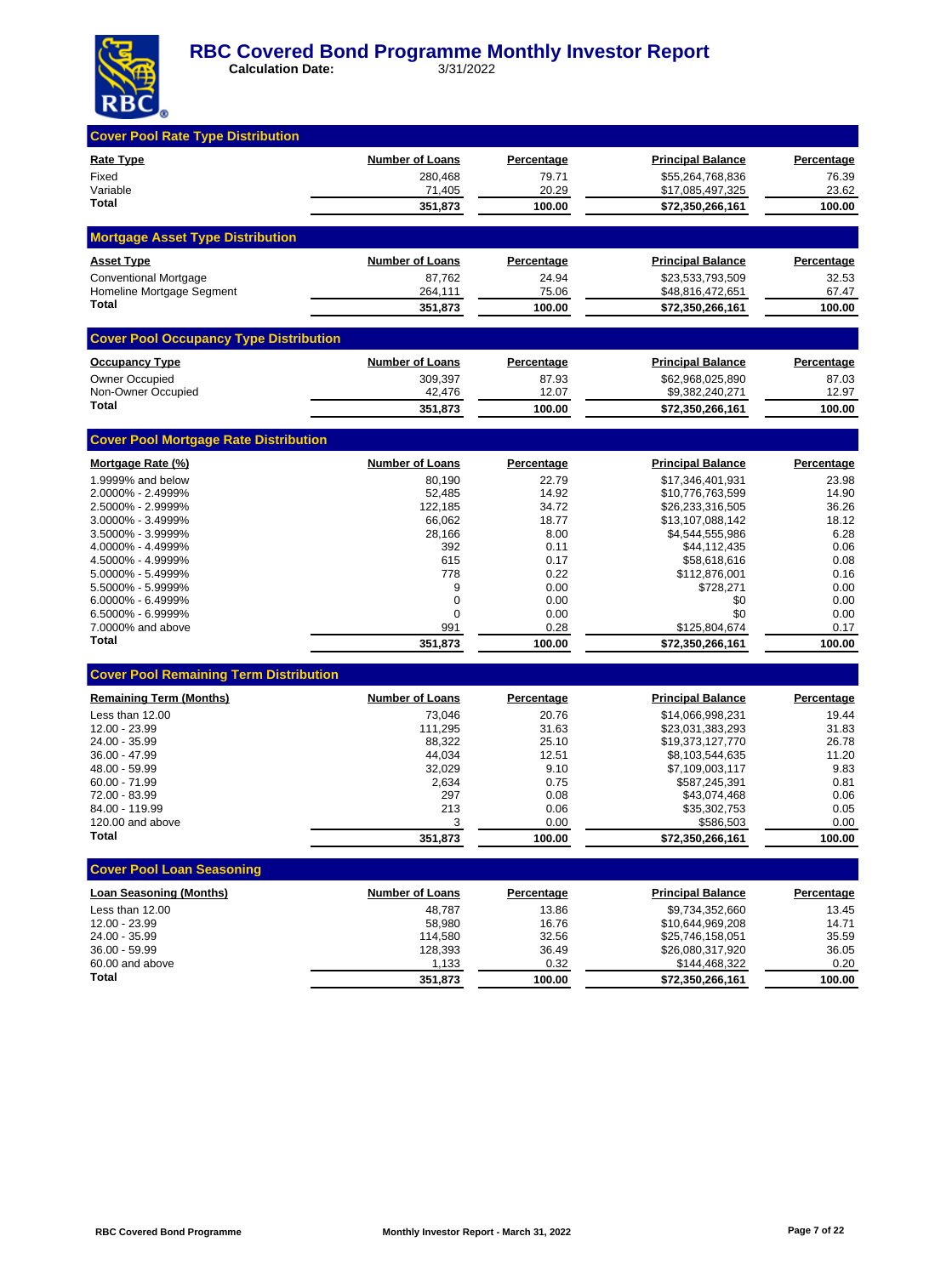

 **Calculation Date:** 3/31/2022

| <b>Range of Remaining Principal Balance</b> | <b>Number of Loans</b> | Percentage | <b>Principal Balance</b> | <b>Percentage</b> |
|---------------------------------------------|------------------------|------------|--------------------------|-------------------|
| 99,999 and below                            | 114,686                | 32.59      | \$5,979,019,383          | 8.26              |
| 100,000 - 149,999                           | 54,967                 | 15.62      | \$6,849,397,853          | 9.47              |
| 150,000 - 199,999                           | 45,969                 | 13.06      | \$8,001,185,489          | 11.06             |
| 200.000 - 249.999                           | 35,524                 | 10.10      | \$7.952.421.174          | 10.99             |
| 250,000 - 299,999                           | 26,542                 | 7.54       | \$7,259,070,802          | 10.03             |
| 300,000 - 349,999                           | 18.741                 | 5.33       | \$6,063,171,154          | 8.38              |
| 350,000 - 399,999                           | 13,641                 | 3.88       | \$5,095,909,212          | 7.04              |
| 400,000 - 449,999                           | 9,950                  | 2.83       | \$4,216,776,326          | 5.83              |
| 450,000 - 499,999                           | 7,569                  | 2.15       | \$3,584,191,132          | 4.95              |
| 500,000 - 549,999                           | 5,541                  | 1.57       | \$2,902,111,457          | 4.01              |
| 550,000 - 599,999                           | 4,237                  | 1.20       | \$2,428,202,499          | 3.36              |
| 600.000 - 649.999                           | 3,151                  | 0.90       | \$1,965,638,798          | 2.72              |
| 650,000 - 699,999                           | 2,354                  | 0.67       | \$1,585,870,098          | 2.19              |
| 700,000 - 749,999                           | 1,863                  | 0.53       | \$1,348,066,340          | 1.86              |
| 750,000 - 799,999                           | 1,433                  | 0.41       | \$1,108,020,551          | 1.53              |
| 800,000 - 849,999                           | 1,151                  | 0.33       | \$949,274,316            | 1.31              |
| 850,000 - 899,999                           | 959                    | 0.27       | \$838,298,181            | 1.16              |
| 900,000 - 949,999                           | 725                    | 0.21       | \$670,159,501            | 0.93              |
| 950,000 - 999,999                           | 493                    | 0.14       | \$479,810,641            | 0.66              |
| 1,000,000 and above                         | 2,377                  | 0.68       | \$3,073,671,251          | 4.25              |
| Total                                       | 351,873                | 100.00     | \$72,350,266,161         | 100.00            |

| <b>Property Type</b>    | <b>Number of Loans</b> | Percentage | <b>Principal Balance</b> | Percentage |
|-------------------------|------------------------|------------|--------------------------|------------|
| Apartment (Condominium) | 48.397                 | 13.75      | \$9.035.609.616          | 12.49      |
| Detached                | 252.686                | 71.81      | \$52,727,544,596         | 72.88      |
| Duplex                  | 3.859                  | 1.10       | \$537.863.313            | 0.74       |
| Fourplex                | 889                    | 0.25       | \$156,969,850            | 0.22       |
| Other                   | 370                    | 0.11       | \$46,602,088             | 0.06       |
| Row (Townhouse)         | 24.875                 | 7.07       | \$5.421.455.052          | 7.49       |
| Semi-detached           | 19.777                 | 5.62       | \$4,255,503,123          | 5.88       |
| Triplex                 | 1,020                  | 0.29       | \$168,718,521            | 0.23       |
| Total                   | 351.873                | 100.00     | \$72.350.266.161         | 100.00     |

| <b>Cover Pool Indexed LTV - Authorized Distribution</b> |  |
|---------------------------------------------------------|--|
|---------------------------------------------------------|--|

| Indexed LTV (%) | <b>Number of Properties</b> | Percentage | <b>Principal Balance</b> | Percentage |
|-----------------|-----------------------------|------------|--------------------------|------------|
| 20.00 and below | 19.206                      | 6.26       | \$1,833,412,200          | 2.53       |
| $20.01 - 25.00$ | 13.762                      | 4.49       | \$2.211.246.452          | 3.06       |
| 25.01 - 30.00   | 22,092                      | 7.21       | \$4,081,104,024          | 5.64       |
| $30.01 - 35.00$ | 28,582                      | 9.32       | \$5,958,420,594          | 8.24       |
| $35.01 - 40.00$ | 35,907                      | 11.71      | \$7,601,852,616          | 10.51      |
| $40.01 - 45.00$ | 36.957                      | 12.05      | \$8.782.826.127          | 12.14      |
| 45.01 - 50.00   | 36,953                      | 12.05      | \$10.028.628.107         | 13.86      |
| $50.01 - 55.00$ | 32.498                      | 10.60      | \$9.601.632.585          | 13.27      |
| $55.01 - 60.00$ | 31,111                      | 10.15      | \$9,586,801,366          | 13.25      |
| $60.01 - 65.00$ | 25,483                      | 8.31       | \$6.458.317.033          | 8.93       |
| 65.01 - 70.00   | 10,888                      | 3.55       | \$2,799,971,420          | 3.87       |
| $70.01 - 75.00$ | 5,409                       | 1.76       | \$1.346.094.628          | 1.86       |
| 75.01 - 80.00   | 7.464                       | 2.43       | \$1.985.510.548          | 2.74       |
| > 80.00         | 283                         | 0.09       | \$74,448,461             | 0.10       |
| Total           | 306,595                     | 100.00     | \$72,350,266,161         | 100.00     |

# **Cover Pool Indexed LTV - Drawn Distribution**

| Indexed LTV (%) | <b>Number of Loans</b> | Percentage | <b>Principal Balance</b> | Percentage |
|-----------------|------------------------|------------|--------------------------|------------|
| 20.00 and below | 62,899                 | 20.52      | \$6,452,284,315          | 8.92       |
| $20.01 - 25.00$ | 24.872                 | 8.11       | \$4.693.190.766          | 6.49       |
| 25.01 - 30.00   | 28,470                 | 9.29       | \$6,311,939,747          | 8.72       |
| $30.01 - 35.00$ | 30.149                 | 9.83       | \$7.223.443.623          | 9.98       |
| $35.01 - 40.00$ | 29,970                 | 9.78       | \$7,789,620,363          | 10.77      |
| $40.01 - 45.00$ | 30.565                 | 9.97       | \$8.929.891.059          | 12.34      |
| 45.01 - 50.00   | 28,605                 | 9.33       | \$8.655.480.875          | 11.96      |
| $50.01 - 55.00$ | 27,703                 | 9.04       | \$8,868,982,171          | 12.26      |
| $55.01 - 60.00$ | 23,880                 | 7.79       | \$7,697,436,303          | 10.64      |
| $60.01 - 65.00$ | 9.706                  | 3.17       | \$2,925,728,342          | 4.04       |
| $65.01 - 70.00$ | 5,396                  | 1.76       | \$1.544.386.776          | 2.13       |
| 70.01 - 75.00   | 2,997                  | 0.98       | \$866,992,571            | 1.20       |
| 75.01 - 80.00   | 1,220                  | 0.40       | \$338,563,489            | 0.47       |
| > 80.00         | 163                    | 0.05       | \$52,325,760             | 0.07       |
| Total           | 306.595                | 100.00     | \$72.350.266.161         | 100.00     |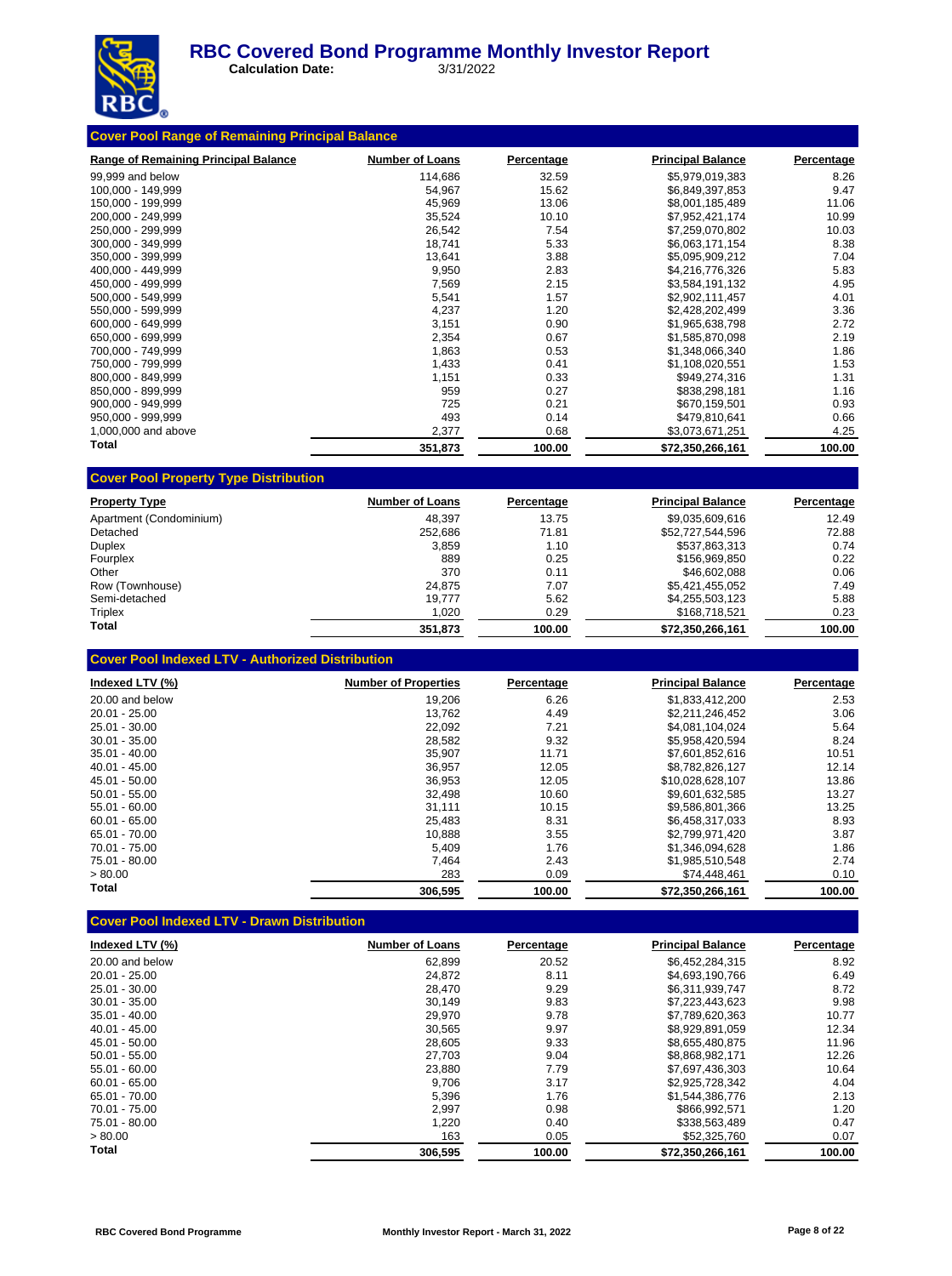

 **Calculation Date:** 3/31/2022

### **Provincial Distribution by Indexed LTV- Drawn and Aging Summary**

| <u>Province</u><br>Alberta | Indexed LTV (%)                  | <b>Current and</b><br>less than 30<br>days past due | 30 to 59<br>days past due | 60 to 89<br>days past due | 90 or more<br>days past due | <b>Total</b>                    |
|----------------------------|----------------------------------|-----------------------------------------------------|---------------------------|---------------------------|-----------------------------|---------------------------------|
|                            | 20.00 and below                  |                                                     | \$221,023                 | \$149,482                 |                             |                                 |
|                            | 20.01 - 25.00                    | \$322,120,888<br>\$234,159,521                      | \$376,658                 | \$0                       | \$368,822<br>\$568,419      | \$322,860,215<br>\$235,104,598  |
|                            | 25.01 - 30.00                    | \$331,454,936                                       | \$110,926                 | \$118,881                 | \$162,110                   | \$331,846,853                   |
|                            | $30.01 - 35.00$                  | \$429,593,146                                       | \$643,355                 | \$40,890                  | \$1,817,095                 | \$432,094,486                   |
|                            | 35.01 - 40.00                    | \$475,458,372                                       | \$113,896                 | \$0                       | \$1,463,279                 | \$477,035,547                   |
|                            | 40.01 - 45.00                    | \$535,811,732                                       | \$2,067,210               | \$197,050                 | \$1,082,229                 | \$539,158,222                   |
|                            | 45.01 - 50.00                    | \$625,622,152                                       | \$1,145,452               | \$540,436                 | \$1,906,421                 | \$629,214,461                   |
|                            | $50.01 - 55.00$                  | \$733,961,431                                       | \$645,800                 | \$0                       | \$2,409,439                 | \$737,016,670                   |
|                            | 55.01 - 60.00                    | \$894,582,047                                       | \$984,842                 | \$362,836                 | \$1,729,346                 | \$897,659,071                   |
|                            | $60.01 - 65.00$                  | \$892,461,511                                       | \$1,319,943               | \$217,933                 | \$1,420,668                 | \$895,420,056                   |
|                            | 65.01 - 70.00                    | \$1,117,755,392                                     | \$461,276                 | \$452,698                 | \$884,682                   | \$1,119,554,047                 |
|                            | 70.01 - 75.00                    | \$752,368,139                                       | \$1,504,150               | \$429,140                 | \$2,200,803                 | \$756,502,232                   |
|                            | 75.01 - 80.00                    | \$269,789,568                                       | \$0                       | \$746,063                 | \$579,448                   | \$271,115,080                   |
| <b>Total Alberta</b>       | > 80.00                          | \$12,941,646<br>\$7,628,080,482                     | \$0<br>\$9,594,531        | \$0<br>\$3,255,409        | \$0<br>\$16,592,763         | \$12,941,646<br>\$7,657,523,185 |
|                            |                                  |                                                     |                           |                           |                             |                                 |
|                            |                                  | <b>Current and</b><br>less than 30                  | 30 to 59                  | 60 to 89                  | 90 or more                  |                                 |
| Province                   | Indexed LTV (%)                  | days past due                                       | days past due             | days past due             | days past due               | <b>Total</b>                    |
| <b>British Columbia</b>    |                                  |                                                     |                           |                           |                             |                                 |
|                            | 20.00 and below                  | \$1,832,416,128                                     | \$202,065                 | \$0                       | \$583,739                   | \$1,833,201,933                 |
|                            | 20.01 - 25.00                    | \$1,265,746,862                                     | \$812,279                 | \$0                       | \$1,793,287                 | \$1,268,352,427                 |
|                            | 25.01 - 30.00                    | \$1,658,581,647                                     | \$319,340                 | \$1,086,984               | \$1,849,907                 | \$1,661,837,878                 |
|                            | 30.01 - 35.00                    | \$1,738,586,163                                     | \$339,868                 | \$168,726                 | \$2,315,320                 | \$1,741,410,077                 |
|                            | $35.01 - 40.00$                  | \$1,610,061,783                                     | \$802,147                 | \$198,980                 | \$0                         | \$1,611,062,909                 |
|                            | 40.01 - 45.00                    | \$1,664,754,424                                     | \$0                       | \$0                       | \$151,954                   | \$1,664,906,378                 |
|                            | 45.01 - 50.00                    | \$1,722,970,010                                     | \$845,604                 | \$737,129                 | \$0                         | \$1,724,552,743                 |
|                            | $50.01 - 55.00$                  | \$1,649,017,612                                     | \$326,645                 | \$0                       | \$1,134,230                 | \$1,650,478,487                 |
|                            | 55.01 - 60.00<br>$60.01 - 65.00$ | \$1,497,672,945                                     | \$189,518<br>\$542,772    | \$964,551<br>\$1,302,976  | \$249,870<br>\$0            | \$1,499,076,884                 |
|                            | 65.01 - 70.00                    | \$987,366,511<br>\$143,525,559                      | \$0                       | \$0                       | \$0                         | \$989,212,259<br>\$143,525,559  |
|                            | 70.01 - 75.00                    | \$24,821,306                                        | \$0                       | \$0                       | \$0                         | \$24,821,306                    |
|                            | 75.01 - 80.00                    | \$17,291,934                                        | \$0                       | \$0                       | \$0                         | \$17,291,934                    |
|                            | > 80.00                          | \$4,038,296                                         | \$0                       | \$0                       | \$0                         | \$4,038,296                     |
| Total British Columbia     |                                  | \$15,816,851,182                                    | \$4,380,238               | \$4,459,346               | \$8,078,306                 | \$15,833,769,072                |
|                            |                                  |                                                     |                           |                           |                             |                                 |
|                            |                                  | <b>Current and</b><br>less than 30                  | 30 to 59                  | 60 to 89                  | 90 or more                  |                                 |
| Province                   | Indexed LTV (%)                  | days past due                                       | days past due             | <u>days past due</u>      | days past due               | <b>Total</b>                    |
| Manitoba                   |                                  |                                                     |                           |                           |                             |                                 |
|                            | 20.00 and below                  | \$82,621,189                                        | \$0                       | \$0                       | \$145,471                   | \$82,766,661                    |
|                            | 20.01 - 25.00                    | \$63,362,571                                        | \$0                       | \$0                       | \$0                         | \$63,362,571                    |
|                            | 25.01 - 30.00                    | \$87,631,741                                        | \$320,420                 | \$0                       | \$103,990                   | \$88,056,151                    |
|                            | $30.01 - 35.00$                  | \$112,599,732                                       | \$38,674                  | \$324,316                 | \$0                         | \$112,962,721                   |
|                            | $35.01 - 40.00$                  | \$134,051,411                                       | \$0                       | \$265,750                 | \$0                         | \$134,317,161                   |
|                            | 40.01 - 45.00                    | \$165,948,799                                       | \$306,224                 | \$0                       | \$230,344                   | \$166,485,367                   |
|                            | 45.01 - 50.00                    | \$211,366,793                                       | \$0                       | \$630,283                 | \$0                         | \$211,997,076                   |
|                            | $50.01 - 55.00$                  | \$238,358,119                                       | \$466,160                 | \$0                       | \$386,210                   | \$239,210,489                   |
|                            | 55.01 - 60.00                    | \$288,473,022                                       | \$0<br>\$0                | \$0                       | \$591,980                   | \$289,065,002<br>\$243,688,197  |
|                            | $60.01 - 65.00$<br>65.01 - 70.00 | \$243,207,571<br>\$60,672,243                       | \$0                       | \$0<br>\$0                | \$480,626<br>\$611,758      | \$61,284,001                    |
|                            | 70.01 - 75.00                    | \$10,695,568                                        | \$0                       | \$0                       | \$0                         | \$10,695,568                    |
|                            | 75.01 - 80.00                    | \$7,438,314                                         | \$0                       | \$0                       | \$0                         | \$7,438,314                     |
|                            | > 80.00                          | \$2,474,429                                         | \$0                       | \$0                       | \$0                         | \$2,474,429                     |
| Total Manitoba             |                                  | \$1,708,901,503                                     | \$1,131,478               | \$1,220,349               | \$2,550,380                 | \$1,713,803,711                 |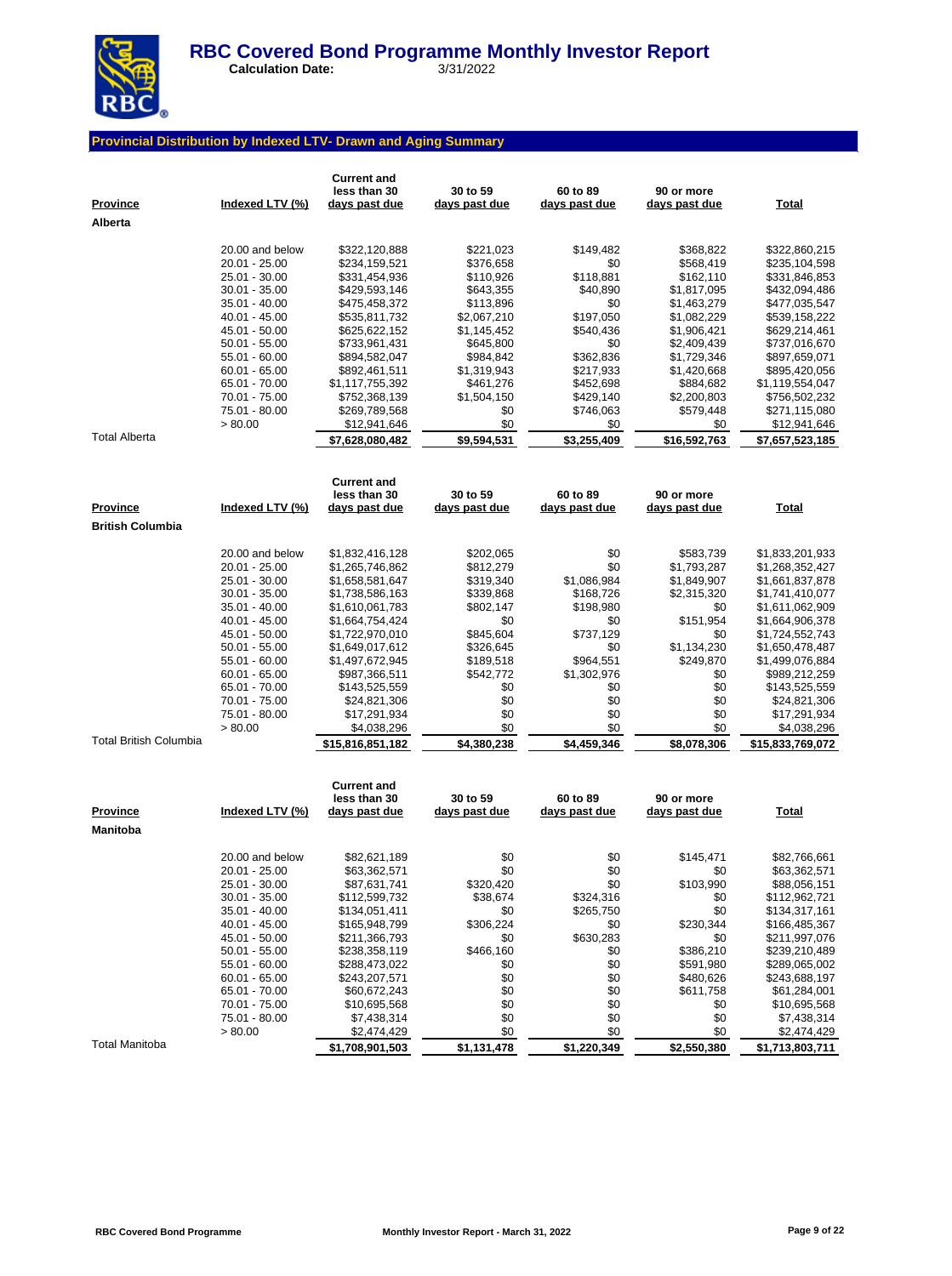

| P <u>rovince</u>                | Indexed LTV (%) | <b>Current and</b><br>less than 30<br>days past due | 30 to 59<br>days past due | 60 to 89<br>days past due | 90 or more<br>days past due | <b>Total</b>  |
|---------------------------------|-----------------|-----------------------------------------------------|---------------------------|---------------------------|-----------------------------|---------------|
| New Brunswick                   |                 |                                                     |                           |                           |                             |               |
|                                 |                 |                                                     |                           |                           |                             |               |
|                                 | 20.00 and below | \$40,920,795                                        | \$34,272                  | \$0                       | \$0                         | \$40,955,067  |
|                                 | 20.01 - 25.00   | \$36,481,463                                        | \$0                       | \$0                       | \$0                         | \$36,481,463  |
|                                 | 25.01 - 30.00   | \$46,980,826                                        | \$161,060                 | \$34,412                  | \$180,743                   | \$47,357,040  |
|                                 | $30.01 - 35.00$ | \$60,589,997                                        | \$214,535                 | \$0                       | \$47,068                    | \$60,851,600  |
|                                 | 35.01 - 40.00   | \$65,995,322                                        | \$258,665                 | \$65,173                  | \$0                         | \$66,319,160  |
|                                 | 40.01 - 45.00   | \$67,978,641                                        | \$0                       | \$0                       | \$214,333                   | \$68,192,974  |
|                                 | 45.01 - 50.00   | \$68,594,812                                        | \$0                       | \$0                       | \$0                         | \$68,594,812  |
|                                 | $50.01 - 55.00$ | \$81,487,470                                        | \$0                       | \$0                       | \$0                         | \$81,487,470  |
|                                 | 55.01 - 60.00   | \$77,013,603                                        | \$0                       | \$0                       | \$196,566                   | \$77,210,169  |
|                                 | $60.01 - 65.00$ | \$20,913,971                                        | \$0                       | \$0                       | \$0                         | \$20,913,971  |
|                                 | 65.01 - 70.00   | \$4,110,706                                         | \$0                       | \$0                       | \$0                         | \$4,110,706   |
|                                 | 70.01 - 75.00   | \$4,190,652                                         | \$0                       | \$0                       | \$0                         | \$4,190,652   |
|                                 | 75.01 - 80.00   | \$2,353,771                                         | \$0                       | \$0                       | \$0                         | \$2,353,771   |
|                                 | > 80.00         | \$4,051,719                                         | \$0                       | \$0                       | \$0                         | \$4,051,719   |
| Total New Brunswick             |                 | \$581.663.749                                       | \$668.531                 | \$99.585                  | \$638.709                   | \$583,070,574 |
|                                 |                 |                                                     |                           |                           |                             |               |
|                                 |                 | <b>Current and</b>                                  |                           |                           |                             |               |
|                                 |                 | less than 30                                        | 30 to 59                  | 60 to 89                  | 90 or more                  |               |
| Province                        | Indexed LTV (%) | days past due                                       | days past due             | days past due             | days past due               | <b>Total</b>  |
| Newfoundland and<br>Labrador    |                 |                                                     |                           |                           |                             |               |
|                                 | 20.00 and below | \$38,437,361                                        | \$0                       | \$0                       | \$28,365                    | \$38,465,725  |
|                                 | 20.01 - 25.00   | \$31,760,283                                        | \$131,422                 | \$0                       | \$0                         | \$31,891,705  |
|                                 | 25.01 - 30.00   | \$48,485,419                                        | \$0                       | \$0                       | \$0                         | \$48,485,419  |
|                                 | 30.01 - 35.00   | \$74,493,365                                        | \$221,235                 | \$0                       | \$0                         | \$74,714,599  |
|                                 | 35.01 - 40.00   | \$76,589,901                                        | \$0                       | \$255,594                 | \$0                         | \$76,845,496  |
|                                 | 40.01 - 45.00   | \$78,566,696                                        | \$0                       | \$118,139                 | \$641,942                   | \$79,326,777  |
|                                 | 45.01 - 50.00   | \$84,833,488                                        | \$0                       | \$0                       | \$0                         | \$84,833,488  |
|                                 | $50.01 - 55.00$ | \$80,324,616                                        | \$0                       | \$0                       | \$0                         | \$80,324,616  |
|                                 | 55.01 - 60.00   | \$95,129,954                                        | \$0                       | \$194,195                 | \$0                         | \$95,324,149  |
|                                 | $60.01 - 65.00$ | \$14,054,886                                        | \$215,152                 | \$0                       | \$0                         | \$14,270,038  |
|                                 | 65.01 - 70.00   | \$1,188,709                                         | \$0                       | \$0                       | \$0                         | \$1,188,709   |
|                                 | 70.01 - 75.00   | \$1,113,217                                         | \$0                       | \$0                       | \$0                         | \$1,113,217   |
|                                 | 75.01 - 80.00   | \$1,254,580                                         | \$0                       | \$0                       | \$0                         | \$1,254,580   |
|                                 | > 80.00         | \$2,227,689                                         | \$0                       | \$0                       | \$0                         | \$2,227,689   |
| Total Newfoundland and Labrador |                 | \$628,460,164                                       | \$567,809                 | \$567,928                 | \$670,307                   | \$630,266,208 |
|                                 |                 |                                                     |                           |                           |                             |               |
|                                 |                 | <b>Current and</b>                                  |                           |                           |                             |               |
|                                 |                 | less than 30                                        | 30 to 59                  | 60 to 89                  | 90 or more                  |               |
| Province                        | Indexed LTV (%) | <u>days past due</u>                                | days past due             | days past due             | days past due               | <b>Total</b>  |
| <b>Northwest Territories</b>    |                 |                                                     |                           |                           |                             |               |
|                                 | 20.00 and below |                                                     |                           |                           | \$0                         |               |
|                                 |                 | \$312,218                                           | \$0                       | \$0                       | \$0                         | \$312,218     |
|                                 | 20.01 - 25.00   | \$41,450                                            | \$0                       | \$0                       |                             | \$41,450      |

Total Northwest Territories **\$666,712 \$666,712 \$0 \$0 \$0 \$0 \$0 \$666,712** 

20.01 - 25.00 \$41,450 \$0 \$0 \$0 \$0 \$126,271 \$0 \$0 \$126,271 \$0 \$0 \$126,271 25.01 - 30.00 \$126,271 \$0 \$0 \$0 \$126,271 \$0 \$0 \$126,271 \$0 \$126,271 \$0 \$126,271 \$0 \$126,271 \$0 \$126,271 \$0 \$126,271 \$13.00 \$126,271 \$13.00 \$126,271 \$13.00 \$126,271 \$13.00 \$126,271 \$13.00 \$13.00 \$126,357 \$13.00 \$13.00 \$13.0  $\begin{array}{ccccccccc} 30.01 & -35.00 && 875,357 && 80 && 80 && 80 && 875,357 \cr 35.01 & -40.00 && 80 && 80 && 80 && 80 && 80 \cr 40.01 & -45.00 && 80 && 80 && 80 && 80 && 80 \cr 45.01 & -50.00 && 8111,416 && 80 && 80 && 80 && 80 && 80 \cr 45.02 & -50.00 && 8111,416 && 80 && 80 && 80 && 8111,416 \cr \end{array$ 35.01 - 40.00 \$0 \$0 \$0 \$0 \$0 40.01 - 45.00 \$0 \$0 \$0 \$0 \$0 45.01 - 50.00 \$111,416 \$0 \$0 \$0 \$0 \$0 \$111,416<br>50.01 - 55.00 \$0 \$0 \$0 \$0 \$0 \$0 \$0 \$0 50.01 - 55.00 \$0 \$0 \$0 \$0 \$0 55.01 - 60.00 \$0 \$0 \$0 \$0 \$0 60.01 - 65.00 \$0 \$0 \$0 \$0 \$0 65.01 - 70.00 \$0 \$0 \$0 \$0 \$0 70.01 - 75.00 \$0 \$0 \$0 \$0 \$0 75.01 - 80.00 \$0 \$0 \$0 \$0 \$0  $> 80.00$  \$0 \$0 \$0 \$0 \$0 \$0 \$0 \$0 \$0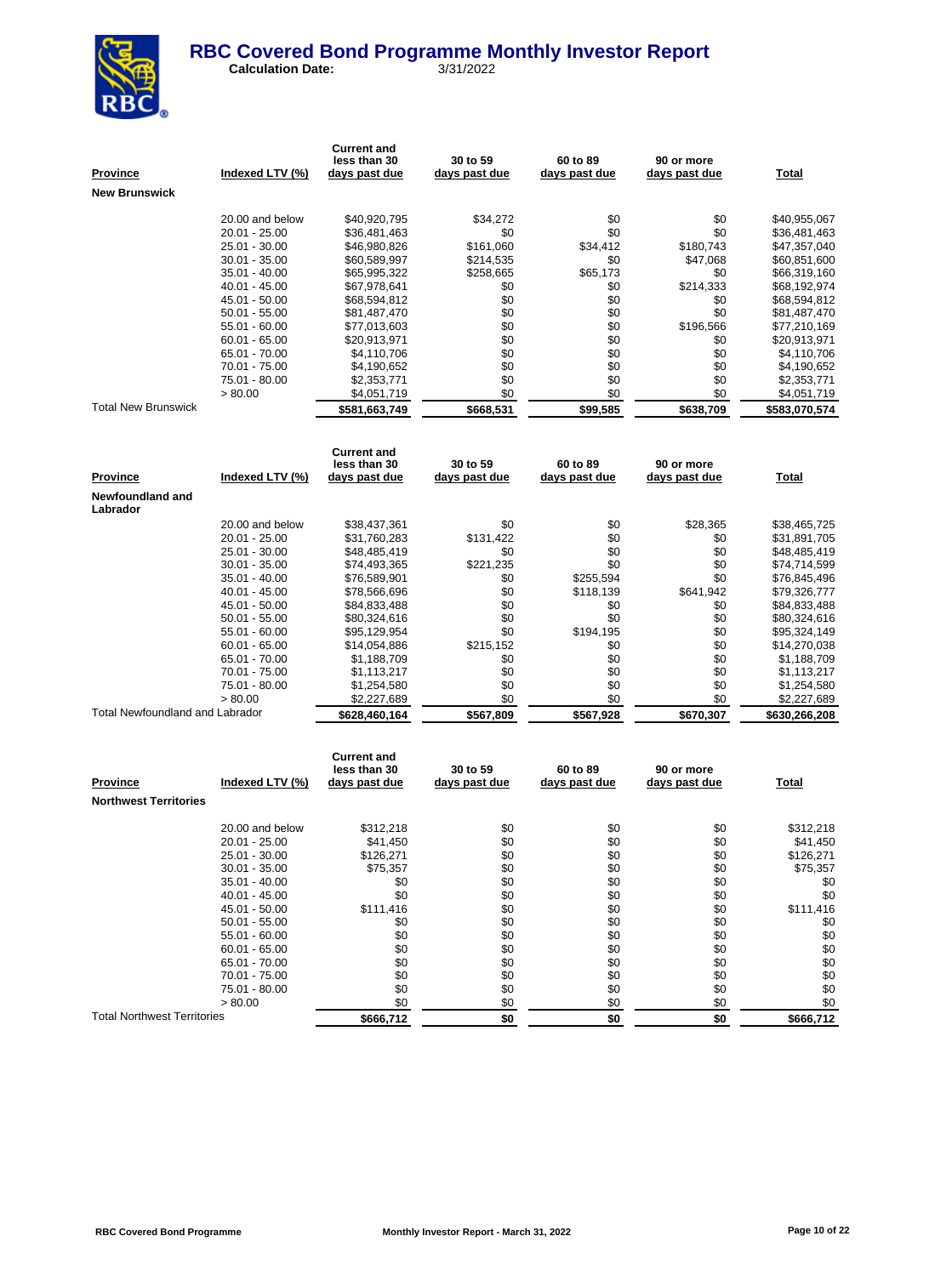

| <u>Province</u>      | Indexed LTV (%)          | <b>Current and</b><br>less than 30<br><u>days past due</u> | 30 to 59<br><u>days past due</u> | 60 to 89<br>days past due | 90 or more<br>days past due | <b>Total</b>               |
|----------------------|--------------------------|------------------------------------------------------------|----------------------------------|---------------------------|-----------------------------|----------------------------|
| Nova Scotia          |                          |                                                            |                                  |                           |                             |                            |
|                      |                          |                                                            |                                  |                           |                             |                            |
|                      | 20.00 and below          | \$86,305,627                                               | \$0                              | \$20,955                  | \$0                         | \$86,326,582               |
|                      | 20.01 - 25.00            | \$67,558,060                                               | \$0                              | \$0                       | \$89,970                    | \$67,648,029               |
|                      | 25.01 - 30.00            | \$97,968,436                                               | \$64,932                         | \$0                       | \$72,189                    | \$98,105,557               |
|                      | 30.01 - 35.00            | \$136,072,327                                              | \$194,734                        | \$0                       | \$1,047,918                 | \$137,314,979              |
|                      | 35.01 - 40.00            | \$171,608,029                                              | \$155,090                        | \$0                       | \$128,459                   | \$171,891,578              |
|                      | 40.01 - 45.00            | \$201,490,822                                              | \$298,138                        | \$0                       | \$23,458                    | \$201,812,419              |
|                      | 45.01 - 50.00            | \$136,787,296                                              | \$0                              | \$0                       | \$195,858                   | \$136,983,154              |
|                      | 50.01 - 55.00            | \$76,962,901                                               | \$0                              | \$0                       | \$0                         | \$76,962,901               |
|                      | 55.01 - 60.00            | \$64,689,064                                               | \$105,176                        | \$0                       | \$132,097                   | \$64,926,337               |
|                      | 60.01 - 65.00            | \$18,955,244                                               | \$0                              | \$0                       | \$0                         | \$18,955,244               |
|                      | 65.01 - 70.00            | \$5,472,280                                                | \$0                              | \$0                       | \$0                         | \$5,472,280                |
|                      | 70.01 - 75.00            | \$4,089,663                                                | \$0                              | \$0                       | \$0                         | \$4,089,663                |
|                      | 75.01 - 80.00<br>> 80.00 | \$2,150,286<br>\$3,031,398                                 | \$0<br>\$0                       | \$0<br>\$0                | \$0<br>\$0                  | \$2,150,286<br>\$3,031,398 |
| Total Nova Scotia    |                          | \$1,073,141,433                                            | \$818,070                        | \$20,955                  | \$1,689,949                 | \$1,075,670,406            |
|                      |                          |                                                            |                                  |                           |                             |                            |
|                      |                          |                                                            |                                  |                           |                             |                            |
|                      |                          | <b>Current and</b>                                         |                                  |                           |                             |                            |
|                      |                          | less than 30                                               | 30 to 59                         | 60 to 89                  | 90 or more                  |                            |
| <u>Province</u>      | <u>Indexed LTV (%)</u>   | <u>days past due</u>                                       | <u>days past due</u>             | days past due             | days past due               | <u>Total</u>               |
| Nunavut              |                          |                                                            |                                  |                           |                             |                            |
|                      | 20.00 and below          | \$0                                                        | \$0                              | \$0                       | \$0                         | \$0                        |
|                      | 20.01 - 25.00            | \$34,632                                                   | \$0                              | \$0                       | \$0                         | \$34,632                   |
|                      | 25.01 - 30.00            | \$0                                                        | \$0                              | \$0                       | \$0                         | \$0                        |
|                      | 30.01 - 35.00            | \$0                                                        | \$0                              | \$0                       | \$0                         | \$0                        |
|                      | 35.01 - 40.00            | \$0                                                        | \$0                              | \$0                       | \$0                         | \$0                        |
|                      | 40.01 - 45.00            | \$0                                                        | \$0                              | \$0                       | \$0                         | \$0                        |
|                      | 45.01 - 50.00            | \$0                                                        | \$0                              | \$0                       | \$0                         | \$0                        |
|                      | 50.01 - 55.00            | \$0                                                        | \$0                              | \$0                       | \$0                         | \$0                        |
|                      | 55.01 - 60.00            | \$0                                                        | \$0                              | \$0                       | \$0                         | \$0                        |
|                      | 60.01 - 65.00            | \$0                                                        | \$0                              | \$0                       | \$0                         | \$0                        |
|                      | 65.01 - 70.00            | \$0                                                        | \$0                              | \$0                       | \$0                         | \$0                        |
|                      | 70.01 - 75.00            | \$0                                                        | \$0                              | \$0                       | \$0                         | \$0                        |
|                      | 75.01 - 80.00            | \$0                                                        | \$0                              | \$0                       | \$0                         | \$0                        |
|                      | > 80.00                  | \$0                                                        | \$0                              | \$0                       | \$0                         | \$0                        |
| <b>Total Nunavut</b> |                          | \$34,632                                                   | \$0                              | \$0                       | \$0                         | \$34,632                   |
|                      |                          |                                                            |                                  |                           |                             |                            |
|                      |                          | <b>Current and</b>                                         |                                  |                           |                             |                            |
|                      |                          | less than 30                                               | 30 to 59                         | 60 to 89                  | 90 or more                  |                            |
| <u>Province</u>      | Indexed LTV (%)          | days past due                                              | days past due                    | days past due             | days past due               | Total                      |
| Ontario              |                          |                                                            |                                  |                           |                             |                            |
|                      | 20.00 and below          | \$3,435,043,117                                            | \$1,737,620                      | \$908,307                 | \$658,075                   | \$3,438,347,119            |
|                      | 20.01 - 25.00            | \$2,538,380,880                                            | \$1,079,452                      | \$220,124                 | \$302,850                   | \$2,539,983,306            |
|                      | 25.01 - 30.00            | \$3,385,647,945                                            | \$1,245,559                      | \$1,735,891               | \$1,629,860                 | \$3,390,259,256            |
|                      | 30.01 - 35.00            | \$3,763,477,509                                            | \$353,732                        | \$891,652                 | \$1,099,388                 | \$3,765,822,281            |
|                      | 35.01 - 40.00            | \$4,084,282,884                                            | \$2,433,674                      | \$0                       | \$1,977,730                 | \$4,088,694,289            |
|                      | 40.01 - 45.00            | \$4.826.110.020                                            | \$1.994.286                      | \$895.282                 | \$399.429                   | \$4.829.399.017            |

Total Ontario **\$36,294,959,687 \$14,608,137 \$7,326,287 \$12,695,738 \$36,329,589,849**

41.01 - 45.00 \$4,826,110,020 \$1,994,286 \$895,282 \$399,429 \$4,829,399,017<br>45.01 - 50.00 \$4,462,211,813 \$3,364,663 \$219,892 \$2,368,691 \$4,468,165,059 45.01 - 50.00 \$4,462,211,813 \$3,364,663 \$219,892 \$2,368,691 \$4,468,165,059 50.01 - 55.00 \$4,941,074,512 \$777,983 \$2,202,552 \$2,276,662 \$4,946,331,709 55.01 - 60.00 \$4,042,577,049 \$1,332,027 \$0 \$767,033 \$4,044,676,109<br>60.01 - 65.00 \$557,765,854 \$289,139 \$252,588 \$1,216,019 \$559,523,600 60.01 - 65.00 \$557,765,854 \$289,139 \$252,588 \$1,216,019 \$559,523,600

70.01 - 75.00 \$64,170,470 \$0 \$0 \$0 \$0 \$64,170,470<br>75.01 - 80.00 \$32,926,695 \$0 \$0 \$0 \$32,926,695  $75.01 - 80.00$   $332,926,695$   $30$   $32,926,695$   $50$   $30$   $50$   $50$   $50$   $50$   $511,792,455$   $50$   $511,792,455$  $$0$  \$11,792,455 \$0 \$0 \$0 \$0

 $$149,498,484$ <br>  $$64,170,470$ <br>  $$664,170,470$ <br>  $$69$ <br>  $$64,170,470$ <br>  $$69$ <br>  $$64,170,470$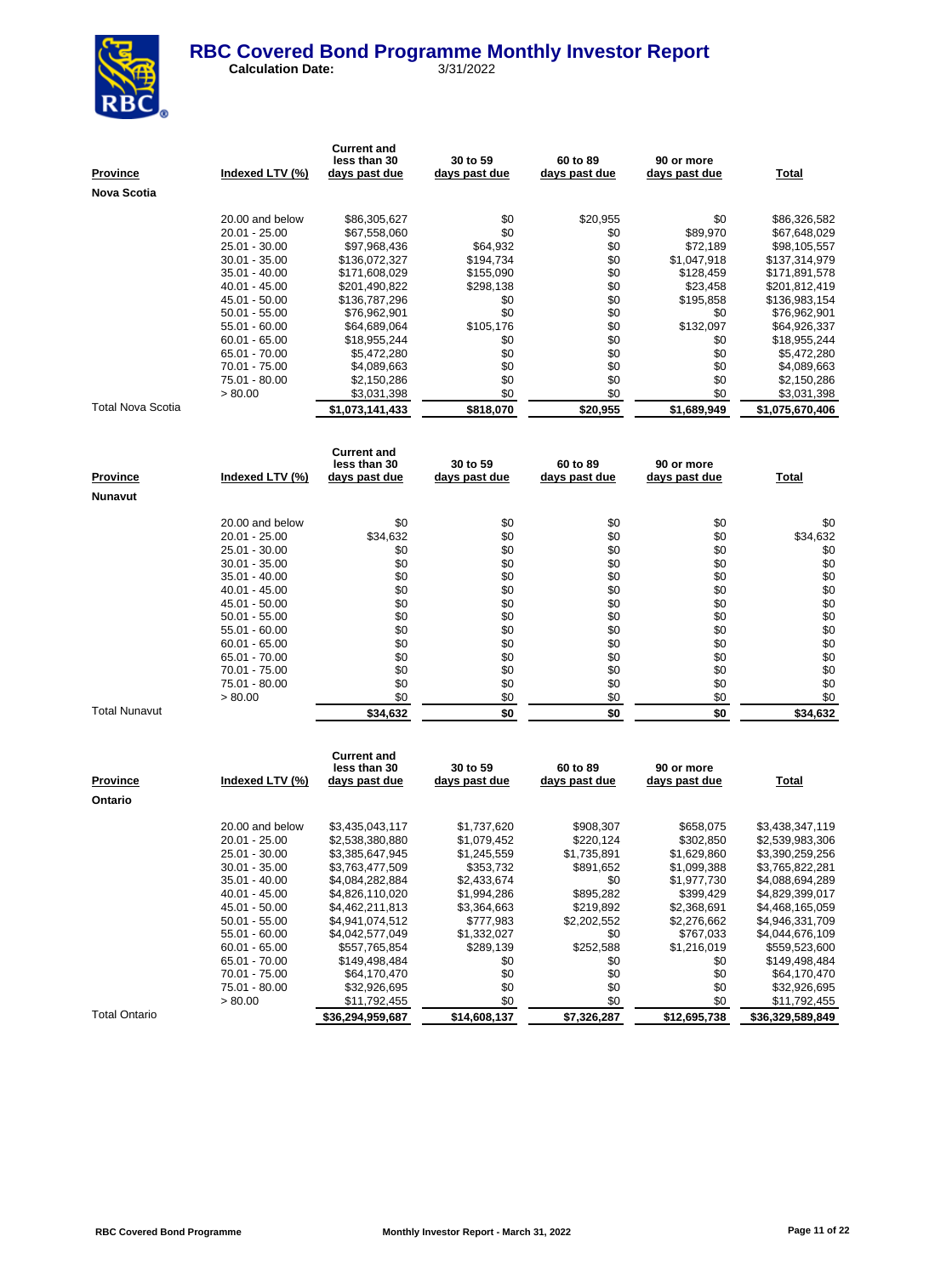

 **Calculation Date:** 3/31/2022

| <u>Province</u><br><b>Prince Edward Island</b> | Indexed LTV (%)                  | <b>Current and</b><br>less than 30<br><u>days past due</u> | 30 to 59<br><u>days past due</u> | 60 to 89<br>days past due | 90 or more<br>days past due | <b>Total</b>                   |
|------------------------------------------------|----------------------------------|------------------------------------------------------------|----------------------------------|---------------------------|-----------------------------|--------------------------------|
|                                                |                                  |                                                            |                                  |                           |                             |                                |
|                                                | 20.00 and below                  | \$8,609,792                                                | \$0                              | \$0                       | \$0                         | \$8,609,792                    |
|                                                | 20.01 - 25.00                    | \$6,886,076                                                | \$0                              | \$0                       | \$0                         | \$6,886,076                    |
|                                                | 25.01 - 30.00                    | \$8,193,886                                                | \$222,377                        | \$0                       | \$0                         | \$8,416,263                    |
|                                                | 30.01 - 35.00                    | \$12,330,780                                               | \$0                              | \$0                       | \$0                         | \$12,330,780                   |
|                                                | 35.01 - 40.00                    | \$14,798,173                                               | \$0                              | \$0                       | \$0                         | \$14,798,173                   |
|                                                | 40.01 - 45.00                    | \$17,693,135                                               | \$0                              | \$0                       | \$0                         | \$17,693,135                   |
|                                                | 45.01 - 50.00                    | \$18,129,365                                               | \$0                              | \$0                       | \$0                         | \$18,129,365                   |
|                                                | $50.01 - 55.00$                  | \$15,201,209                                               | \$0                              | \$0                       | \$0                         | \$15,201,209                   |
|                                                | 55.01 - 60.00                    | \$20,830,865                                               | \$0                              | \$0                       | \$0                         | \$20,830,865                   |
|                                                | $60.01 - 65.00$                  | \$6,617,921                                                | \$0                              | \$0                       | \$0                         | \$6,617,921                    |
|                                                | 65.01 - 70.00<br>70.01 - 75.00   | \$1,667,653                                                | \$0<br>\$0                       | \$0<br>\$0                | \$0<br>\$0                  | \$1,667,653                    |
|                                                | 75.01 - 80.00                    | \$421,194<br>\$820,409                                     | \$0                              | \$0                       | \$0                         | \$421,194<br>\$820,409         |
|                                                | > 80.00                          | \$925,930                                                  | \$0                              | \$0                       | \$0                         | \$925,930                      |
| <b>Total Prince Edward Island</b>              |                                  | \$133,126,387                                              | \$222,377                        | \$0                       | \$0                         | \$133,348,764                  |
|                                                |                                  |                                                            |                                  |                           |                             |                                |
|                                                |                                  | <b>Current and</b><br>less than 30                         | 30 to 59                         | 60 to 89                  | 90 or more                  |                                |
| <u>Province</u>                                | Indexed LTV (%)                  | <u>days past due</u>                                       | days past due                    | days past due             | days past due               | <b>Total</b>                   |
| Quebec                                         |                                  |                                                            |                                  |                           |                             |                                |
|                                                |                                  |                                                            |                                  |                           |                             |                                |
|                                                | 20.00 and below<br>20.01 - 25.00 | \$483,091,227                                              | \$62,134<br>\$277,905            | \$77,154<br>\$0           | \$44,591<br>\$379,853       | \$483,275,105                  |
|                                                | 25.01 - 30.00                    | \$345,557,317<br>\$490,759,632                             | \$135,693                        | \$0                       | \$267,369                   | \$346,215,075<br>\$491,162,694 |
|                                                | $30.01 - 35.00$                  | \$688,644,916                                              | \$0                              | \$97,257                  | \$0                         | \$688,742,173                  |
|                                                | 35.01 - 40.00                    | \$931,798,305                                              | \$614,089                        | \$0                       | \$1,026,022                 | \$933,438,416                  |
|                                                | 40.01 - 45.00                    | \$1,161,889,611                                            | \$435,726                        | \$321,464                 | \$268,881                   | \$1,162,915,681                |
|                                                | 45.01 - 50.00                    | \$1,147,122,371                                            | \$410,069                        | \$0                       | \$780,660                   | \$1,148,313,099                |
|                                                | $50.01 - 55.00$                  | \$873,866,039                                              | \$1,295,064                      | \$776,052                 | \$584,387                   | \$876,521,542                  |
|                                                | 55.01 - 60.00                    | \$547,374,013                                              | \$122,961                        | \$167,191                 | \$307,104                   | \$547,971,269                  |
|                                                | $60.01 - 65.00$                  | \$136,932,039                                              | \$189,612                        | \$0                       | \$332,556                   | \$137,454,207                  |
|                                                | 65.01 - 70.00                    | \$55,860,518                                               | \$0                              | \$0                       | \$261,759                   | \$56,122,277                   |
|                                                | 70.01 - 75.00                    | \$183,662                                                  | \$0                              | \$0                       | \$0                         | \$183,662                      |
|                                                | 75.01 - 80.00                    | \$317,907                                                  | \$0                              | \$0                       | \$0                         | \$317,907                      |
|                                                | > 80.00                          | \$7,026,180                                                | \$0                              | \$0                       | \$0                         | \$7,026,180                    |
| <b>Total Quebec</b>                            |                                  | \$6,870,423,736                                            | \$3,543,253                      | \$1,439,116               | \$4,253,182                 | \$6,879,659,287                |
|                                                |                                  |                                                            |                                  |                           |                             |                                |
|                                                |                                  | <b>Current and</b><br>less than 30                         | 30 to 59                         | 60 to 89                  | 90 or more                  |                                |
| Province                                       | Indexed LTV (%)                  | days past due                                              | days past due                    | days past due             | days past due               | Total                          |
| Saskatchewan                                   |                                  |                                                            |                                  |                           |                             |                                |
|                                                |                                  |                                                            |                                  |                           |                             |                                |
|                                                | 20.00 and below                  | \$115,578,646                                              | \$71,546                         | \$0                       | \$108,996                   | \$115,759,188                  |
|                                                | 20.01 - 25.00                    | \$95,722,680                                               | \$0                              | \$0                       | \$243,790                   | \$95,966,470                   |
|                                                | 25.01 - 30.00                    | \$143,097,506                                              | \$35,808                         | \$103,770                 | \$376,209                   | \$143,613,293                  |
|                                                | $30.01 - 35.00$                  | \$194,813,188                                              | \$0                              | \$42,166                  | \$1,041,668                 | \$195,897,022                  |
|                                                | 35.01 - 40.00                    | \$212,505,585                                              | \$225,099                        | \$166,618                 | \$443,376                   | \$213,340,678                  |
|                                                | 40.01 - 45.00                    | \$198,373,244                                              | \$416,416                        | \$0                       | \$783,979                   | \$199,573,639                  |
|                                                | 45.01 - 50.00                    | \$164,016,384                                              | \$18,457                         | \$271,549<br>\$0          | \$134,812                   | \$164,441,203                  |
|                                                | $50.01 - 55.00$<br>55.01 - 60.00 | \$165,595,286<br>\$159,876,469                             | \$0<br>\$278,505                 | \$0                       | \$0<br>\$436,862            | \$165,595,286<br>\$160,591,836 |
|                                                | $60.01 - 65.00$                  | \$39,495,147                                               | \$0                              | \$0                       | \$0                         | \$39,495,147                   |
|                                                | 65.01 - 70.00                    | \$1,833,663                                                | \$0                              | \$0                       | \$0                         | \$1,833,663                    |

Total Saskatchewan **\$1,498,369,643 \$1,045,830 \$584,103 \$3,569,692 \$1,503,569,268**

 $$3,816,015$ 

70.01 - 75.00 \$804,606 \$80 \$0 \$0 \$0 \$804,606  $75.01 - 80.00$   $$2,841,222$  \$0 \$0 \$2,841,222<br>  $>80.00$   $$3,816,015$   $$0$   $$0$   $$0$   $$0$   $$2,841,222$ <br>  $>80.00$   $$3,816,015$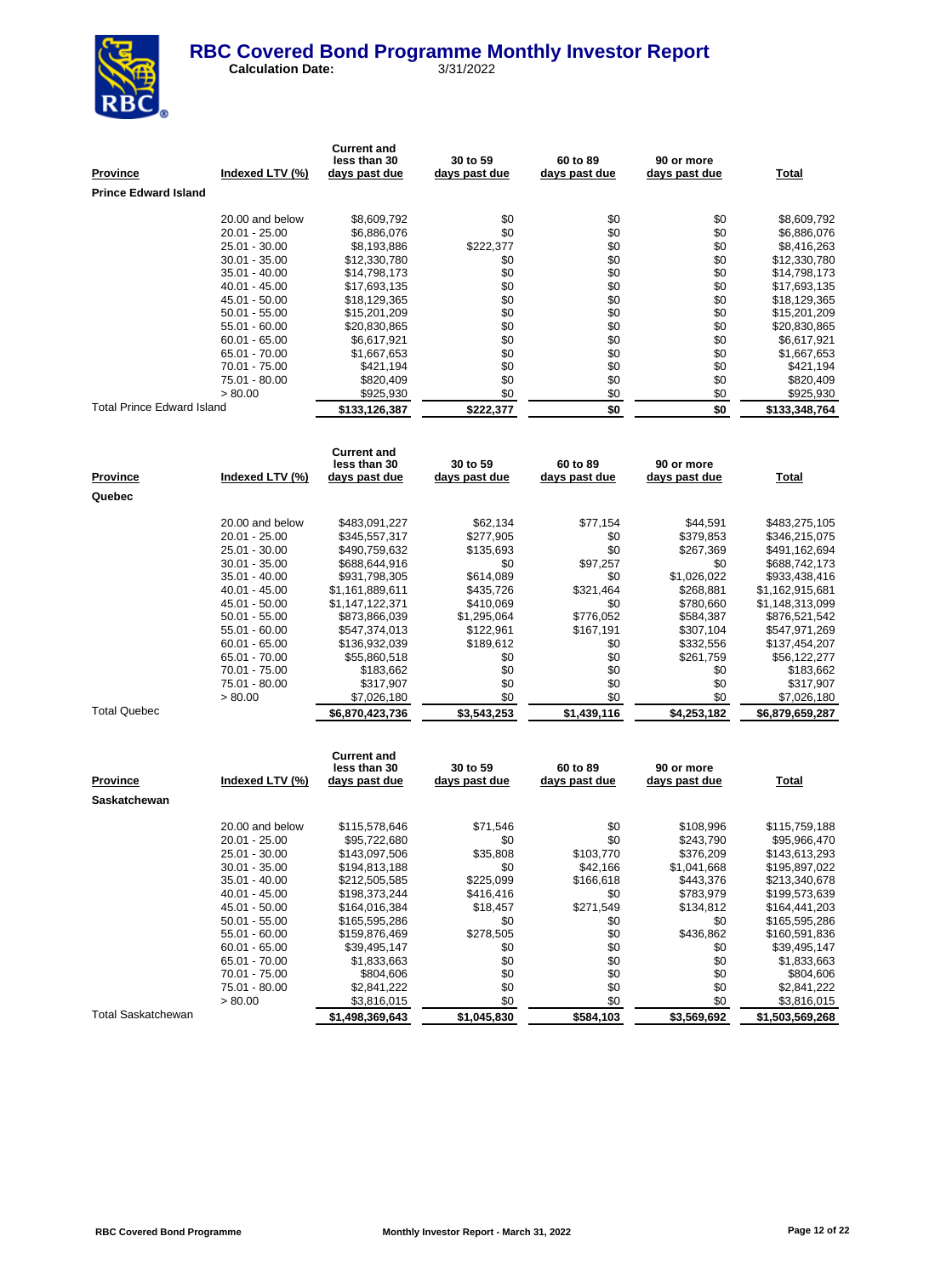

 **Calculation Date:** 3/31/2022

| <b>Province</b>    | Indexed LTV (%) | <b>Current and</b><br>less than 30<br>days past due | 30 to 59<br>days past due | 60 to 89<br>days past due | 90 or more<br>days past due | <b>Total</b>     |
|--------------------|-----------------|-----------------------------------------------------|---------------------------|---------------------------|-----------------------------|------------------|
| Yukon              |                 |                                                     |                           |                           |                             |                  |
|                    | 20.00 and below | \$1,822,579                                         | \$0                       | \$0                       | \$0                         | \$1,822,579      |
|                    | $20.01 - 25.00$ | \$1,316,914                                         | \$0                       | \$0                       | \$0                         | \$1,316,914      |
|                    | 25.01 - 30.00   | \$2,694,548                                         | \$0                       | \$0                       | \$0                         | \$2,694,548      |
|                    | $30.01 - 35.00$ | \$1,519,136                                         | \$0                       | \$0                       | \$0                         | \$1,519,136      |
|                    | $35.01 - 40.00$ | \$1,678,953                                         | \$0                       | \$0                       | \$0                         | \$1,678,953      |
|                    | $40.01 - 45.00$ | \$204,106                                           | \$0                       | \$0                       | \$0                         | \$204,106        |
|                    | 45.01 - 50.00   | \$0                                                 | \$0                       | \$0                       | \$0                         | \$0              |
|                    | $50.01 - 55.00$ | \$0                                                 | \$0                       | \$0                       | \$0                         | \$0              |
|                    | $55.01 - 60.00$ | \$0                                                 | \$0                       | \$0                       | \$0                         | \$0              |
|                    | $60.01 - 65.00$ | \$58,256                                            | \$0                       | \$0                       | \$0                         | \$58,256         |
|                    | 65.01 - 70.00   | \$0                                                 | \$0                       | \$0                       | \$0                         | \$0              |
|                    | 70.01 - 75.00   | \$0                                                 | \$0                       | \$0                       | \$0                         | \$0              |
|                    | 75.01 - 80.00   | \$0                                                 | \$0                       | \$0                       | \$0                         | \$0              |
|                    | > 80.00         | \$0                                                 | \$0                       | \$0                       | \$0                         | \$0              |
| <b>Total Yukon</b> |                 | \$9,294,492                                         | \$0                       | \$0                       | \$0                         | \$9,294,492      |
| <b>Grand Total</b> |                 | \$72,243,973,802                                    | \$36,580,255              | \$18,973,078              | \$50,739,026                | \$72,350,266,161 |

### **Provincial Distribution by Indexed LTV - Drawn and Aging Summary (%)**

| <b>Province</b>      | Indexed LTV (%) | <b>Current and</b><br>less than 30<br>days past due | 30 to 59<br>days past due | 60 to 89<br>days past due | 90 or more<br>days past due | Total |
|----------------------|-----------------|-----------------------------------------------------|---------------------------|---------------------------|-----------------------------|-------|
| Alberta              |                 |                                                     |                           |                           |                             |       |
|                      | 20.00 and below | 0.45                                                | 0.00                      | 0.00                      | 0.00                        | 0.45  |
|                      | $20.01 - 25.00$ | 0.32                                                | 0.00                      | 0.00                      | 0.00                        | 0.32  |
|                      | 25.01 - 30.00   | 0.46                                                | 0.00                      | 0.00                      | 0.00                        | 0.46  |
|                      | $30.01 - 35.00$ | 0.59                                                | 0.00                      | 0.00                      | 0.00                        | 0.60  |
|                      | $35.01 - 40.00$ | 0.66                                                | 0.00                      | 0.00                      | 0.00                        | 0.66  |
|                      | $40.01 - 45.00$ | 0.74                                                | 0.00                      | 0.00                      | 0.00                        | 0.75  |
|                      | 45.01 - 50.00   | 0.86                                                | 0.00                      | 0.00                      | 0.00                        | 0.87  |
|                      | $50.01 - 55.00$ | 1.01                                                | 0.00                      | 0.00                      | 0.00                        | 1.02  |
|                      | 55.01 - 60.00   | 1.24                                                | 0.00                      | 0.00                      | 0.00                        | 1.24  |
|                      | $60.01 - 65.00$ | 1.23                                                | 0.00                      | 0.00                      | 0.00                        | 1.24  |
|                      | 65.01 - 70.00   | 1.54                                                | 0.00                      | 0.00                      | 0.00                        | 1.55  |
|                      | 70.01 - 75.00   | 1.04                                                | 0.00                      | 0.00                      | 0.00                        | 1.05  |
|                      | 75.01 - 80.00   | 0.37                                                | 0.00                      | 0.00                      | 0.00                        | 0.37  |
|                      | > 80.00         | 0.02                                                | 0.00                      | 0.00                      | 0.00                        | 0.02  |
| <b>Total Alberta</b> |                 | 10.54                                               | 0.01                      | 0.00                      | 0.02                        | 10.58 |

| <b>Province</b>         | Indexed LTV (%) | <b>Current and</b><br>less than 30<br>days past due | 30 to 59<br>days past due | 60 to 89<br>days past due | 90 or more<br>days past due | <u>Total</u> |
|-------------------------|-----------------|-----------------------------------------------------|---------------------------|---------------------------|-----------------------------|--------------|
| <b>British Columbia</b> |                 |                                                     |                           |                           |                             |              |
|                         | 20.00 and below | 2.53                                                | 0.00                      | 0.00                      | 0.00                        | 2.53         |
|                         | $20.01 - 25.00$ | 1.75                                                | 0.00                      | 0.00                      | 0.00                        | 1.75         |
|                         | 25.01 - 30.00   | 2.29                                                | 0.00                      | 0.00                      | 0.00                        | 2.30         |
|                         | $30.01 - 35.00$ | 2.40                                                | 0.00                      | 0.00                      | 0.00                        | 2.41         |
|                         | $35.01 - 40.00$ | 2.23                                                | 0.00                      | 0.00                      | 0.00                        | 2.23         |
|                         | $40.01 - 45.00$ | 2.30                                                | 0.00                      | 0.00                      | 0.00                        | 2.30         |
|                         | 45.01 - 50.00   | 2.38                                                | 0.00                      | 0.00                      | 0.00                        | 2.38         |
|                         | $50.01 - 55.00$ | 2.28                                                | 0.00                      | 0.00                      | 0.00                        | 2.28         |
|                         | $55.01 - 60.00$ | 2.07                                                | 0.00                      | 0.00                      | 0.00                        | 2.07         |
|                         | $60.01 - 65.00$ | 1.36                                                | 0.00                      | 0.00                      | 0.00                        | 1.37         |
|                         | 65.01 - 70.00   | 0.20                                                | 0.00                      | 0.00                      | 0.00                        | 0.20         |
|                         | 70.01 - 75.00   | 0.03                                                | 0.00                      | 0.00                      | 0.00                        | 0.03         |
|                         | 75.01 - 80.00   | 0.02                                                | 0.00                      | 0.00                      | 0.00                        | 0.02         |
|                         | > 80.00         | 0.01                                                | 0.00                      | 0.00                      | 0.00                        | 0.01         |
| Total British Columbia  |                 | 21.86                                               | 0.01                      | 0.01                      | 0.01                        | 21.88        |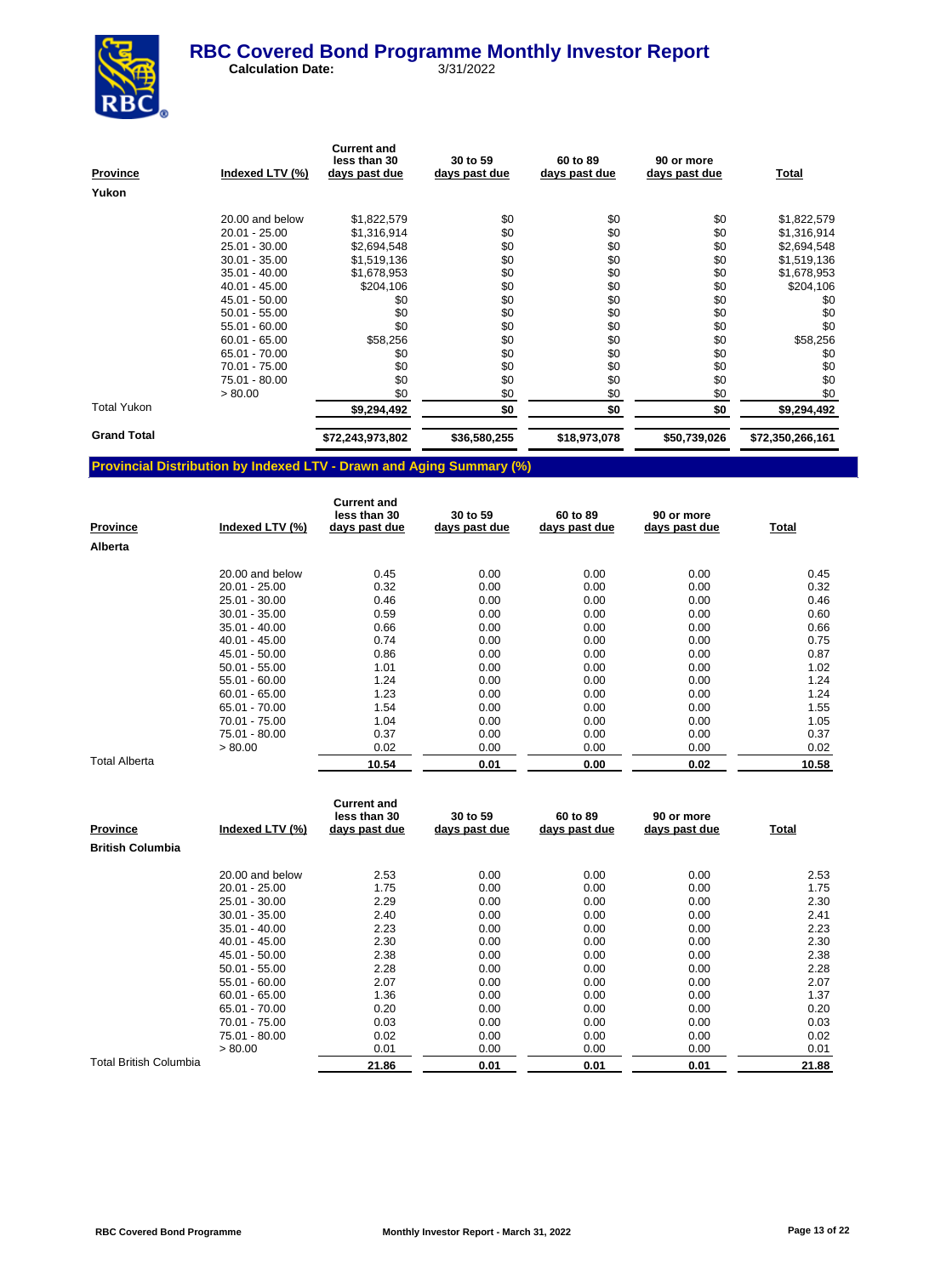

| <b>Province</b> | Indexed LTV (%) | <b>Current and</b><br>less than 30<br>days past due | 30 to 59<br>days past due | 60 to 89<br>days past due | 90 or more<br>days past due | Total |
|-----------------|-----------------|-----------------------------------------------------|---------------------------|---------------------------|-----------------------------|-------|
| Manitoba        |                 |                                                     |                           |                           |                             |       |
|                 | 20.00 and below | 0.11                                                | 0.00                      | 0.00                      | 0.00                        | 0.11  |
|                 | $20.01 - 25.00$ | 0.09                                                | 0.00                      | 0.00                      | 0.00                        | 0.09  |
|                 | 25.01 - 30.00   | 0.12                                                | 0.00                      | 0.00                      | 0.00                        | 0.12  |
|                 | $30.01 - 35.00$ | 0.16                                                | 0.00                      | 0.00                      | 0.00                        | 0.16  |
|                 | $35.01 - 40.00$ | 0.19                                                | 0.00                      | 0.00                      | 0.00                        | 0.19  |
|                 | $40.01 - 45.00$ | 0.23                                                | 0.00                      | 0.00                      | 0.00                        | 0.23  |
|                 | 45.01 - 50.00   | 0.29                                                | 0.00                      | 0.00                      | 0.00                        | 0.29  |
|                 | $50.01 - 55.00$ | 0.33                                                | 0.00                      | 0.00                      | 0.00                        | 0.33  |
|                 | $55.01 - 60.00$ | 0.40                                                | 0.00                      | 0.00                      | 0.00                        | 0.40  |
|                 | $60.01 - 65.00$ | 0.34                                                | 0.00                      | 0.00                      | 0.00                        | 0.34  |
|                 | 65.01 - 70.00   | 0.08                                                | 0.00                      | 0.00                      | 0.00                        | 0.08  |
|                 | 70.01 - 75.00   | 0.01                                                | 0.00                      | 0.00                      | 0.00                        | 0.01  |
|                 | 75.01 - 80.00   | 0.01                                                | 0.00                      | 0.00                      | 0.00                        | 0.01  |
|                 | > 80.00         | 0.00                                                | 0.00                      | 0.00                      | 0.00                        | 0.00  |
| Total Manitoba  |                 | 2.36                                                | 0.00                      | 0.00                      | 0.00                        | 2.37  |

| Province                   | Indexed LTV (%) | <b>Current and</b><br>less than 30<br>days past due | 30 to 59<br>days past due | 60 to 89<br>days past due | 90 or more<br>days past due | Total |
|----------------------------|-----------------|-----------------------------------------------------|---------------------------|---------------------------|-----------------------------|-------|
| <b>New Brunswick</b>       |                 |                                                     |                           |                           |                             |       |
|                            | 20.00 and below | 0.06                                                | 0.00                      | 0.00                      | 0.00                        | 0.06  |
|                            | $20.01 - 25.00$ | 0.05                                                | 0.00                      | 0.00                      | 0.00                        | 0.05  |
|                            | 25.01 - 30.00   | 0.06                                                | 0.00                      | 0.00                      | 0.00                        | 0.07  |
|                            | $30.01 - 35.00$ | 0.08                                                | 0.00                      | 0.00                      | 0.00                        | 0.08  |
|                            | $35.01 - 40.00$ | 0.09                                                | 0.00                      | 0.00                      | 0.00                        | 0.09  |
|                            | $40.01 - 45.00$ | 0.09                                                | 0.00                      | 0.00                      | 0.00                        | 0.09  |
|                            | 45.01 - 50.00   | 0.09                                                | 0.00                      | 0.00                      | 0.00                        | 0.09  |
|                            | $50.01 - 55.00$ | 0.11                                                | 0.00                      | 0.00                      | 0.00                        | 0.11  |
|                            | $55.01 - 60.00$ | 0.11                                                | 0.00                      | 0.00                      | 0.00                        | 0.11  |
|                            | $60.01 - 65.00$ | 0.03                                                | 0.00                      | 0.00                      | 0.00                        | 0.03  |
|                            | 65.01 - 70.00   | 0.01                                                | 0.00                      | 0.00                      | 0.00                        | 0.01  |
|                            | 70.01 - 75.00   | 0.01                                                | 0.00                      | 0.00                      | 0.00                        | 0.01  |
|                            | 75.01 - 80.00   | 0.00                                                | 0.00                      | 0.00                      | 0.00                        | 0.00  |
|                            | > 80.00         | 0.01                                                | 0.00                      | 0.00                      | 0.00                        | 0.01  |
| <b>Total New Brunswick</b> |                 | 0.80                                                | 0.00                      | 0.00                      | 0.00                        | 0.81  |

| <b>Province</b>                        | Indexed LTV (%) | <b>Current and</b><br>less than 30<br>days past due | 30 to 59<br>days past due | 60 to 89<br>days past due | 90 or more<br>days past due | Total |
|----------------------------------------|-----------------|-----------------------------------------------------|---------------------------|---------------------------|-----------------------------|-------|
| Newfoundland and<br>Labrador           |                 |                                                     |                           |                           |                             |       |
|                                        | 20.00 and below | 0.05                                                | 0.00                      | 0.00                      | 0.00                        | 0.05  |
|                                        | $20.01 - 25.00$ | 0.04                                                | 0.00                      | 0.00                      | 0.00                        | 0.04  |
|                                        | $25.01 - 30.00$ | 0.07                                                | 0.00                      | 0.00                      | 0.00                        | 0.07  |
|                                        | $30.01 - 35.00$ | 0.10                                                | 0.00                      | 0.00                      | 0.00                        | 0.10  |
|                                        | $35.01 - 40.00$ | 0.11                                                | 0.00                      | 0.00                      | 0.00                        | 0.11  |
|                                        | $40.01 - 45.00$ | 0.11                                                | 0.00                      | 0.00                      | 0.00                        | 0.11  |
|                                        | 45.01 - 50.00   | 0.12                                                | 0.00                      | 0.00                      | 0.00                        | 0.12  |
|                                        | $50.01 - 55.00$ | 0.11                                                | 0.00                      | 0.00                      | 0.00                        | 0.11  |
|                                        | $55.01 - 60.00$ | 0.13                                                | 0.00                      | 0.00                      | 0.00                        | 0.13  |
|                                        | $60.01 - 65.00$ | 0.02                                                | 0.00                      | 0.00                      | 0.00                        | 0.02  |
|                                        | 65.01 - 70.00   | 0.00                                                | 0.00                      | 0.00                      | 0.00                        | 0.00  |
|                                        | 70.01 - 75.00   | 0.00                                                | 0.00                      | 0.00                      | 0.00                        | 0.00  |
|                                        | 75.01 - 80.00   | 0.00                                                | 0.00                      | 0.00                      | 0.00                        | 0.00  |
|                                        | > 80.00         | 0.00                                                | 0.00                      | 0.00                      | 0.00                        | 0.00  |
| <b>Total Newfoundland and Labrador</b> |                 | 0.87                                                | 0.00                      | 0.00                      | 0.00                        | 0.87  |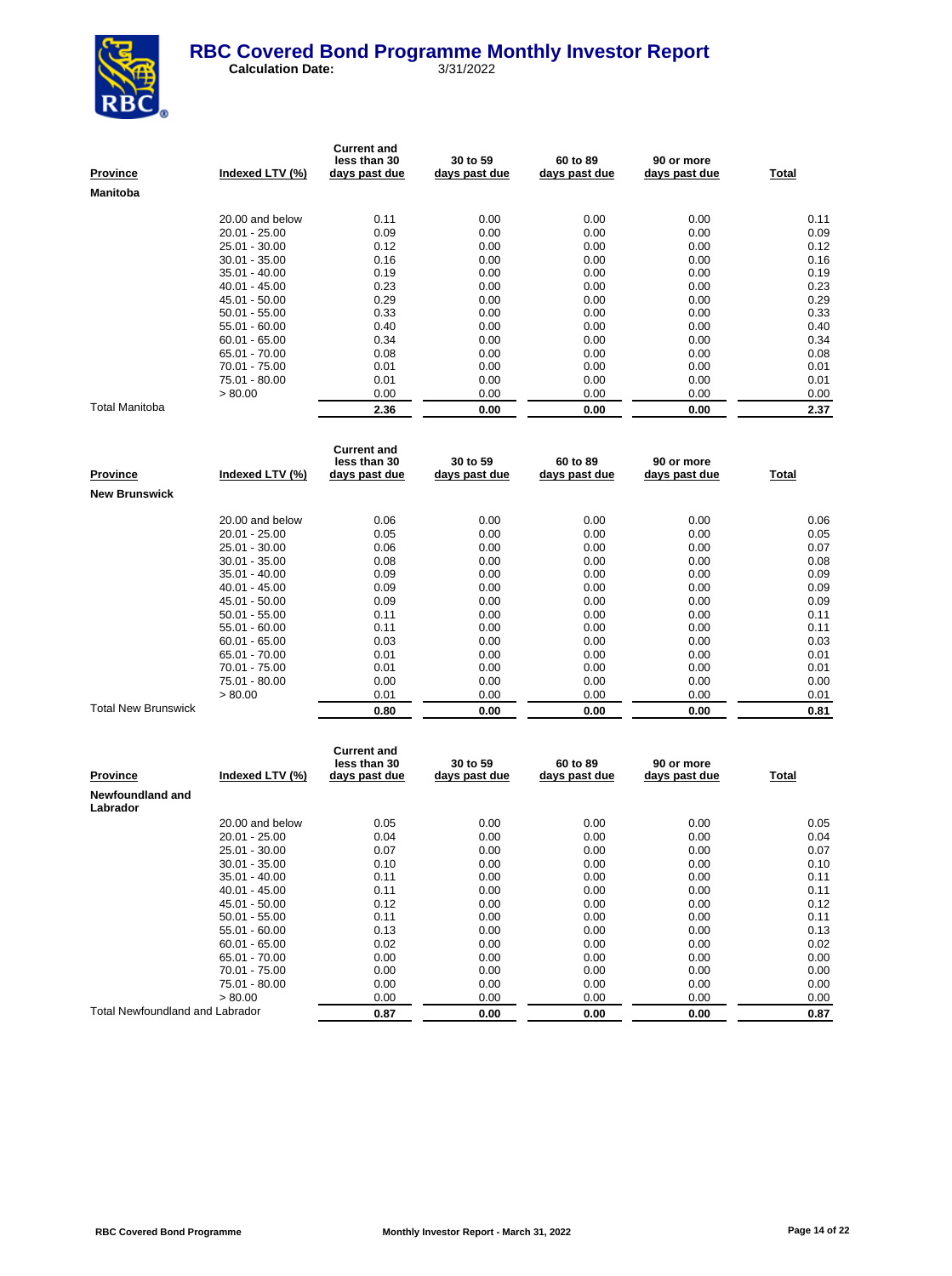

| <b>Province</b>                    | Indexed LTV (%) | <b>Current and</b><br>less than 30<br>days past due | 30 to 59<br>days past due | 60 to 89<br>days past due | 90 or more<br>days past due | Total |
|------------------------------------|-----------------|-----------------------------------------------------|---------------------------|---------------------------|-----------------------------|-------|
| <b>Northwest Territories</b>       |                 |                                                     |                           |                           |                             |       |
|                                    | 20.00 and below | 0.00                                                | 0.00                      | 0.00                      | 0.00                        | 0.00  |
|                                    | $20.01 - 25.00$ | 0.00                                                | 0.00                      | 0.00                      | 0.00                        | 0.00  |
|                                    | $25.01 - 30.00$ | 0.00                                                | 0.00                      | 0.00                      | 0.00                        | 0.00  |
|                                    | $30.01 - 35.00$ | 0.00                                                | 0.00                      | 0.00                      | 0.00                        | 0.00  |
|                                    | $35.01 - 40.00$ | 0.00                                                | 0.00                      | 0.00                      | 0.00                        | 0.00  |
|                                    | $40.01 - 45.00$ | 0.00                                                | 0.00                      | 0.00                      | 0.00                        | 0.00  |
|                                    | 45.01 - 50.00   | 0.00                                                | 0.00                      | 0.00                      | 0.00                        | 0.00  |
|                                    | $50.01 - 55.00$ | 0.00                                                | 0.00                      | 0.00                      | 0.00                        | 0.00  |
|                                    | 55.01 - 60.00   | 0.00                                                | 0.00                      | 0.00                      | 0.00                        | 0.00  |
|                                    | $60.01 - 65.00$ | 0.00                                                | 0.00                      | 0.00                      | 0.00                        | 0.00  |
|                                    | 65.01 - 70.00   | 0.00                                                | 0.00                      | 0.00                      | 0.00                        | 0.00  |
|                                    | 70.01 - 75.00   | 0.00                                                | 0.00                      | 0.00                      | 0.00                        | 0.00  |
|                                    | 75.01 - 80.00   | 0.00                                                | 0.00                      | 0.00                      | 0.00                        | 0.00  |
|                                    | > 80.00         | 0.00                                                | 0.00                      | 0.00                      | 0.00                        | 0.00  |
| <b>Total Northwest Territories</b> |                 | 0.00                                                | 0.00                      | 0.00                      | 0.00                        | 0.00  |

| <b>Province</b>    | Indexed LTV (%) | <b>Current and</b><br>less than 30<br>days past due | 30 to 59<br>days past due | 60 to 89<br>days past due | 90 or more<br>days past due | Total |
|--------------------|-----------------|-----------------------------------------------------|---------------------------|---------------------------|-----------------------------|-------|
| <b>Nova Scotia</b> |                 |                                                     |                           |                           |                             |       |
|                    | 20.00 and below | 0.12                                                | 0.00                      | 0.00                      | 0.00                        | 0.12  |
|                    | $20.01 - 25.00$ | 0.09                                                | 0.00                      | 0.00                      | 0.00                        | 0.09  |
|                    | 25.01 - 30.00   | 0.14                                                | 0.00                      | 0.00                      | 0.00                        | 0.14  |
|                    | $30.01 - 35.00$ | 0.19                                                | 0.00                      | 0.00                      | 0.00                        | 0.19  |
|                    | $35.01 - 40.00$ | 0.24                                                | 0.00                      | 0.00                      | 0.00                        | 0.24  |
|                    | $40.01 - 45.00$ | 0.28                                                | 0.00                      | 0.00                      | 0.00                        | 0.28  |
|                    | 45.01 - 50.00   | 0.19                                                | 0.00                      | 0.00                      | 0.00                        | 0.19  |
|                    | $50.01 - 55.00$ | 0.11                                                | 0.00                      | 0.00                      | 0.00                        | 0.11  |
|                    | $55.01 - 60.00$ | 0.09                                                | 0.00                      | 0.00                      | 0.00                        | 0.09  |
|                    | $60.01 - 65.00$ | 0.03                                                | 0.00                      | 0.00                      | 0.00                        | 0.03  |
|                    | 65.01 - 70.00   | 0.01                                                | 0.00                      | 0.00                      | 0.00                        | 0.01  |
|                    | 70.01 - 75.00   | 0.01                                                | 0.00                      | 0.00                      | 0.00                        | 0.01  |
|                    | 75.01 - 80.00   | 0.00                                                | 0.00                      | 0.00                      | 0.00                        | 0.00  |
|                    | > 80.00         | 0.00                                                | 0.00                      | 0.00                      | 0.00                        | 0.00  |
| Total Nova Scotia  |                 | 1.48                                                | 0.00                      | 0.00                      | 0.00                        | 1.49  |

| <b>Province</b> | Indexed LTV (%) | <b>Current and</b><br>less than 30<br>days past due | 30 to 59<br>days past due | 60 to 89<br>days past due | 90 or more<br>days past due | <u>Total</u> |
|-----------------|-----------------|-----------------------------------------------------|---------------------------|---------------------------|-----------------------------|--------------|
| Nunavut         |                 |                                                     |                           |                           |                             |              |
|                 | 20.00 and below | 0.00                                                | 0.00                      | 0.00                      | 0.00                        | 0.00         |
|                 | $20.01 - 25.00$ | 0.00                                                | 0.00                      | 0.00                      | 0.00                        | 0.00         |
|                 | 25.01 - 30.00   | 0.00                                                | 0.00                      | 0.00                      | 0.00                        | 0.00         |
|                 | $30.01 - 35.00$ | 0.00                                                | 0.00                      | 0.00                      | 0.00                        | 0.00         |
|                 | $35.01 - 40.00$ | 0.00                                                | 0.00                      | 0.00                      | 0.00                        | 0.00         |
|                 | $40.01 - 45.00$ | 0.00                                                | 0.00                      | 0.00                      | 0.00                        | 0.00         |
|                 | 45.01 - 50.00   | 0.00                                                | 0.00                      | 0.00                      | 0.00                        | 0.00         |
|                 | $50.01 - 55.00$ | 0.00                                                | 0.00                      | 0.00                      | 0.00                        | 0.00         |
|                 | $55.01 - 60.00$ | 0.00                                                | 0.00                      | 0.00                      | 0.00                        | 0.00         |
|                 | $60.01 - 65.00$ | 0.00                                                | 0.00                      | 0.00                      | 0.00                        | 0.00         |
|                 | 65.01 - 70.00   | 0.00                                                | 0.00                      | 0.00                      | 0.00                        | 0.00         |
|                 | 70.01 - 75.00   | 0.00                                                | 0.00                      | 0.00                      | 0.00                        | 0.00         |
|                 | 75.01 - 80.00   | 0.00                                                | 0.00                      | 0.00                      | 0.00                        | 0.00         |
|                 | > 80.00         | 0.00                                                | 0.00                      | 0.00                      | 0.00                        | 0.00         |
| Total Nunavut   |                 | 0.00                                                | 0.00                      | 0.00                      | 0.00                        | 0.00         |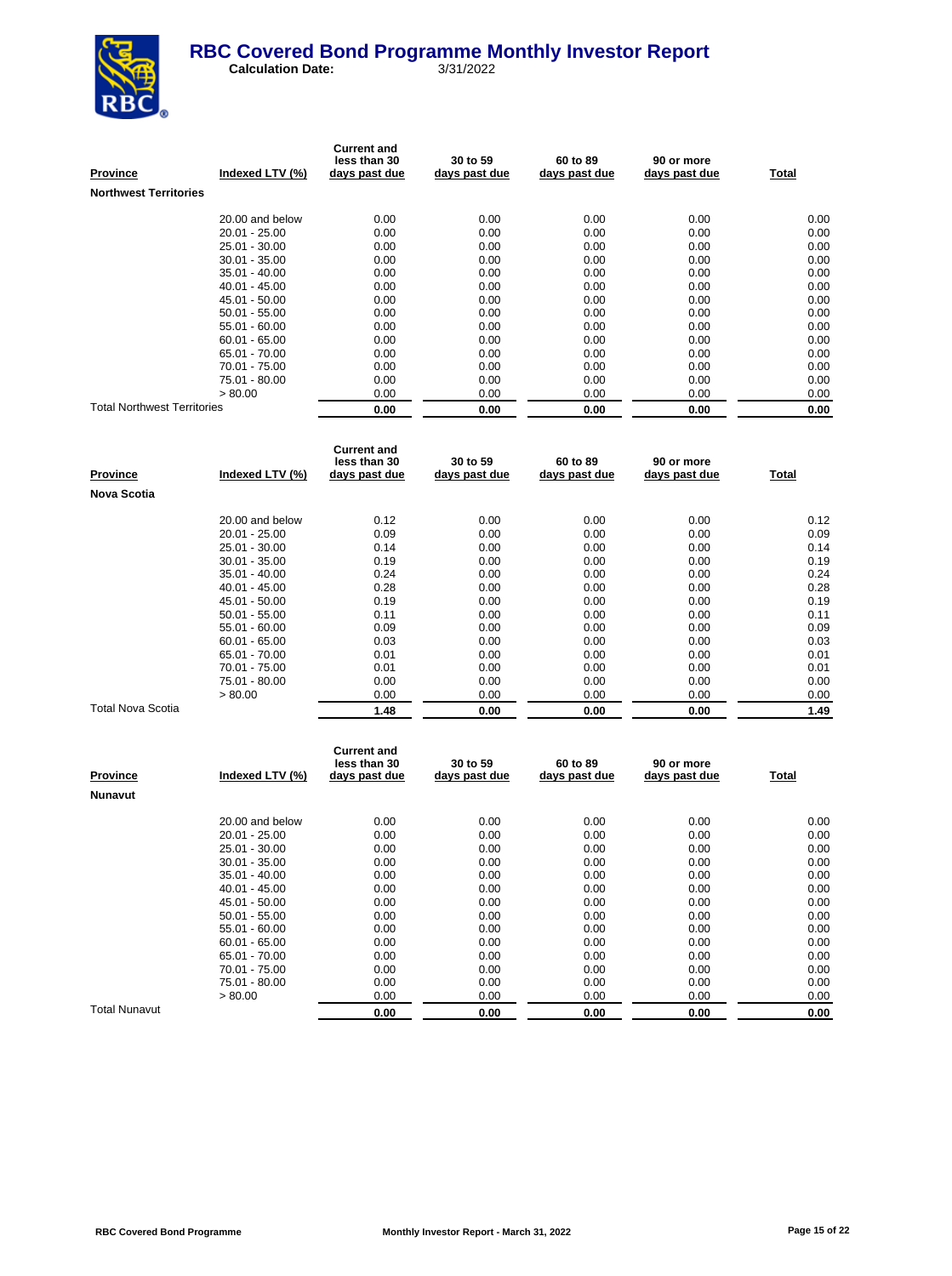

| Province             | Indexed LTV (%) | <b>Current and</b><br>less than 30<br>days past due | 30 to 59<br>days past due | 60 to 89<br>days past due | 90 or more<br>days past due | Total |
|----------------------|-----------------|-----------------------------------------------------|---------------------------|---------------------------|-----------------------------|-------|
| Ontario              |                 |                                                     |                           |                           |                             |       |
|                      | 20.00 and below | 4.75                                                | 0.00                      | 0.00                      | 0.00                        | 4.75  |
|                      | $20.01 - 25.00$ | 3.51                                                | 0.00                      | 0.00                      | 0.00                        | 3.51  |
|                      | 25.01 - 30.00   | 4.68                                                | 0.00                      | 0.00                      | 0.00                        | 4.69  |
|                      | $30.01 - 35.00$ | 5.20                                                | 0.00                      | 0.00                      | 0.00                        | 5.20  |
|                      | $35.01 - 40.00$ | 5.65                                                | 0.00                      | 0.00                      | 0.00                        | 5.65  |
|                      | $40.01 - 45.00$ | 6.67                                                | 0.00                      | 0.00                      | 0.00                        | 6.68  |
|                      | 45.01 - 50.00   | 6.17                                                | 0.00                      | 0.00                      | 0.00                        | 6.18  |
|                      | $50.01 - 55.00$ | 6.83                                                | 0.00                      | 0.00                      | 0.00                        | 6.84  |
|                      | $55.01 - 60.00$ | 5.59                                                | 0.00                      | 0.00                      | 0.00                        | 5.59  |
|                      | $60.01 - 65.00$ | 0.77                                                | 0.00                      | 0.00                      | 0.00                        | 0.77  |
|                      | 65.01 - 70.00   | 0.21                                                | 0.00                      | 0.00                      | 0.00                        | 0.21  |
|                      | 70.01 - 75.00   | 0.09                                                | 0.00                      | 0.00                      | 0.00                        | 0.09  |
|                      | 75.01 - 80.00   | 0.05                                                | 0.00                      | 0.00                      | 0.00                        | 0.05  |
|                      | > 80.00         | 0.02                                                | 0.00                      | 0.00                      | 0.00                        | 0.02  |
| <b>Total Ontario</b> |                 | 50.17                                               | 0.02                      | 0.01                      | 0.02                        | 50.21 |

| <b>Province</b>                   | Indexed LTV (%) | <b>Current and</b><br>less than 30<br>days past due | 30 to 59<br>days past due | 60 to 89<br>days past due | 90 or more<br>days past due | Total |
|-----------------------------------|-----------------|-----------------------------------------------------|---------------------------|---------------------------|-----------------------------|-------|
| <b>Prince Edward Island</b>       |                 |                                                     |                           |                           |                             |       |
|                                   | 20.00 and below | 0.01                                                | 0.00                      | 0.00                      | 0.00                        | 0.01  |
|                                   | $20.01 - 25.00$ | 0.01                                                | 0.00                      | 0.00                      | 0.00                        | 0.01  |
|                                   | 25.01 - 30.00   | 0.01                                                | 0.00                      | 0.00                      | 0.00                        | 0.01  |
|                                   | $30.01 - 35.00$ | 0.02                                                | 0.00                      | 0.00                      | 0.00                        | 0.02  |
|                                   | $35.01 - 40.00$ | 0.02                                                | 0.00                      | 0.00                      | 0.00                        | 0.02  |
|                                   | $40.01 - 45.00$ | 0.02                                                | 0.00                      | 0.00                      | 0.00                        | 0.02  |
|                                   | 45.01 - 50.00   | 0.03                                                | 0.00                      | 0.00                      | 0.00                        | 0.03  |
|                                   | $50.01 - 55.00$ | 0.02                                                | 0.00                      | 0.00                      | 0.00                        | 0.02  |
|                                   | 55.01 - 60.00   | 0.03                                                | 0.00                      | 0.00                      | 0.00                        | 0.03  |
|                                   | $60.01 - 65.00$ | 0.01                                                | 0.00                      | 0.00                      | 0.00                        | 0.01  |
|                                   | 65.01 - 70.00   | 0.00                                                | 0.00                      | 0.00                      | 0.00                        | 0.00  |
|                                   | 70.01 - 75.00   | 0.00                                                | 0.00                      | 0.00                      | 0.00                        | 0.00  |
|                                   | 75.01 - 80.00   | 0.00                                                | 0.00                      | 0.00                      | 0.00                        | 0.00  |
|                                   | > 80.00         | 0.00                                                | 0.00                      | 0.00                      | 0.00                        | 0.00  |
| <b>Total Prince Edward Island</b> |                 | 0.18                                                | 0.00                      | 0.00                      | 0.00                        | 0.18  |

| <b>Province</b>     | Indexed LTV (%) | <b>Current and</b><br>less than 30<br>days past due | 30 to 59<br>days past due | 60 to 89<br>days past due | 90 or more<br>days past due | Total |
|---------------------|-----------------|-----------------------------------------------------|---------------------------|---------------------------|-----------------------------|-------|
| Quebec              |                 |                                                     |                           |                           |                             |       |
|                     | 20.00 and below | 0.67                                                | 0.00                      | 0.00                      | 0.00                        | 0.67  |
|                     | 20.01 - 25.00   | 0.48                                                | 0.00                      | 0.00                      | 0.00                        | 0.48  |
|                     | 25.01 - 30.00   | 0.68                                                | 0.00                      | 0.00                      | 0.00                        | 0.68  |
|                     | $30.01 - 35.00$ | 0.95                                                | 0.00                      | 0.00                      | 0.00                        | 0.95  |
|                     | $35.01 - 40.00$ | 1.29                                                | 0.00                      | 0.00                      | 0.00                        | 1.29  |
|                     | $40.01 - 45.00$ | 1.61                                                | 0.00                      | 0.00                      | 0.00                        | 1.61  |
|                     | 45.01 - 50.00   | 1.59                                                | 0.00                      | 0.00                      | 0.00                        | 1.59  |
|                     | $50.01 - 55.00$ | 1.21                                                | 0.00                      | 0.00                      | 0.00                        | 1.21  |
|                     | $55.01 - 60.00$ | 0.76                                                | 0.00                      | 0.00                      | 0.00                        | 0.76  |
|                     | $60.01 - 65.00$ | 0.19                                                | 0.00                      | 0.00                      | 0.00                        | 0.19  |
|                     | 65.01 - 70.00   | 0.08                                                | 0.00                      | 0.00                      | 0.00                        | 0.08  |
|                     | 70.01 - 75.00   | 0.00                                                | 0.00                      | 0.00                      | 0.00                        | 0.00  |
|                     | 75.01 - 80.00   | 0.00                                                | 0.00                      | 0.00                      | 0.00                        | 0.00  |
|                     | > 80.00         | 0.01                                                | 0.00                      | 0.00                      | 0.00                        | 0.01  |
| <b>Total Quebec</b> |                 | 9.50                                                | 0.00                      | 0.00                      | 0.01                        | 9.51  |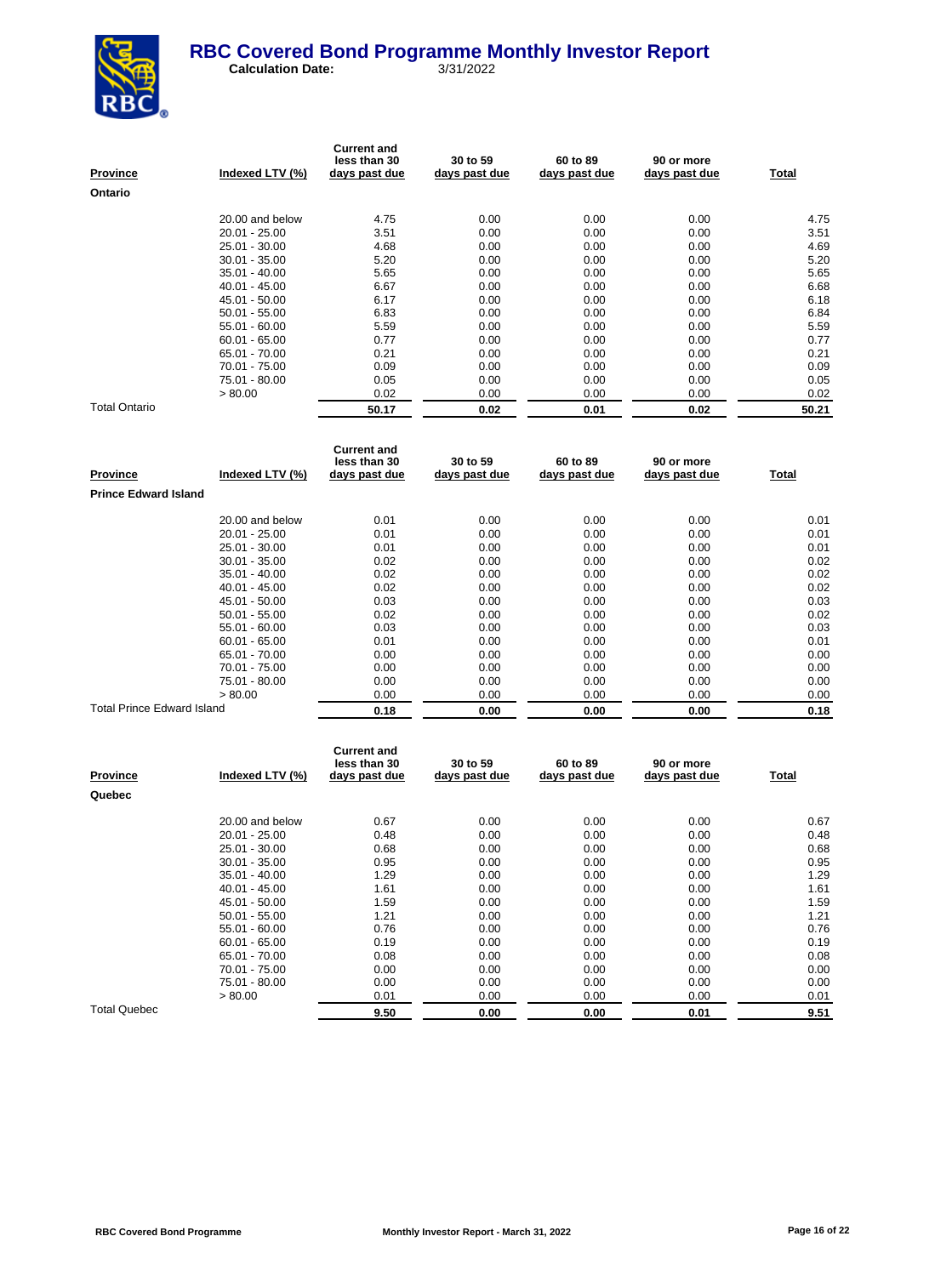

| Province           | Indexed LTV (%) | <b>Current and</b><br>less than 30<br>days past due | 30 to 59<br>days past due | 60 to 89<br>days past due | 90 or more<br>days past due | Total |
|--------------------|-----------------|-----------------------------------------------------|---------------------------|---------------------------|-----------------------------|-------|
| Saskatchewan       |                 |                                                     |                           |                           |                             |       |
|                    | 20.00 and below | 0.16                                                | 0.00                      | 0.00                      | 0.00                        | 0.16  |
|                    | $20.01 - 25.00$ | 0.13                                                | 0.00                      | 0.00                      | 0.00                        | 0.13  |
|                    | 25.01 - 30.00   | 0.20                                                | 0.00                      | 0.00                      | 0.00                        | 0.20  |
|                    | $30.01 - 35.00$ | 0.27                                                | 0.00                      | 0.00                      | 0.00                        | 0.27  |
|                    | $35.01 - 40.00$ | 0.29                                                | 0.00                      | 0.00                      | 0.00                        | 0.29  |
|                    | $40.01 - 45.00$ | 0.27                                                | 0.00                      | 0.00                      | 0.00                        | 0.28  |
|                    | 45.01 - 50.00   | 0.23                                                | 0.00                      | 0.00                      | 0.00                        | 0.23  |
|                    | $50.01 - 55.00$ | 0.23                                                | 0.00                      | 0.00                      | 0.00                        | 0.23  |
|                    | $55.01 - 60.00$ | 0.22                                                | 0.00                      | 0.00                      | 0.00                        | 0.22  |
|                    | $60.01 - 65.00$ | 0.05                                                | 0.00                      | 0.00                      | 0.00                        | 0.05  |
|                    | 65.01 - 70.00   | 0.00                                                | 0.00                      | 0.00                      | 0.00                        | 0.00  |
|                    | 70.01 - 75.00   | 0.00                                                | 0.00                      | 0.00                      | 0.00                        | 0.00  |
|                    | 75.01 - 80.00   | 0.00                                                | 0.00                      | 0.00                      | 0.00                        | 0.00  |
|                    | > 80.00         | 0.01                                                | 0.00                      | 0.00                      | 0.00                        | 0.01  |
| Total Saskatchewan |                 | 2.07                                                | 0.00                      | 0.00                      | 0.00                        | 2.08  |

| Province           | Indexed LTV (%) | <b>Current and</b><br>less than 30<br>days past due | 30 to 59<br>days past due | 60 to 89<br>days past due | 90 or more<br>days past due | Total  |
|--------------------|-----------------|-----------------------------------------------------|---------------------------|---------------------------|-----------------------------|--------|
| Yukon              |                 |                                                     |                           |                           |                             |        |
|                    | 20.00 and below | 0.00                                                | 0.00                      | 0.00                      | 0.00                        | 0.00   |
|                    | $20.01 - 25.00$ | 0.00                                                | 0.00                      | 0.00                      | 0.00                        | 0.00   |
|                    | 25.01 - 30.00   | 0.00                                                | 0.00                      | 0.00                      | 0.00                        | 0.00   |
|                    | $30.01 - 35.00$ | 0.00                                                | 0.00                      | 0.00                      | 0.00                        | 0.00   |
|                    | $35.01 - 40.00$ | 0.00                                                | 0.00                      | 0.00                      | 0.00                        | 0.00   |
|                    | $40.01 - 45.00$ | 0.00                                                | 0.00                      | 0.00                      | 0.00                        | 0.00   |
|                    | 45.01 - 50.00   | 0.00                                                | 0.00                      | 0.00                      | 0.00                        | 0.00   |
|                    | $50.01 - 55.00$ | 0.00                                                | 0.00                      | 0.00                      | 0.00                        | 0.00   |
|                    | $55.01 - 60.00$ | 0.00                                                | 0.00                      | 0.00                      | 0.00                        | 0.00   |
|                    | $60.01 - 65.00$ | 0.00                                                | 0.00                      | 0.00                      | 0.00                        | 0.00   |
|                    | 65.01 - 70.00   | 0.00                                                | 0.00                      | 0.00                      | 0.00                        | 0.00   |
|                    | 70.01 - 75.00   | 0.00                                                | 0.00                      | 0.00                      | 0.00                        | 0.00   |
|                    | 75.01 - 80.00   | 0.00                                                | 0.00                      | 0.00                      | 0.00                        | 0.00   |
|                    | > 80.00         | 0.00                                                | 0.00                      | 0.00                      | 0.00                        | 0.00   |
| Total Yukon        |                 | 0.01                                                | 0.00                      | 0.00                      | 0.00                        | 0.01   |
| <b>Grand Total</b> |                 | 99.85                                               | 0.05                      | 0.03                      | 0.07                        | 100.00 |

|  | <b>Cover Pool Indexed LTV - Drawn by Credit Bureau Score (continued)</b> |  |
|--|--------------------------------------------------------------------------|--|
|  |                                                                          |  |

| <u>Indexed LTV (%)</u> | <b>Credit Bureau Score</b> | <b>Principal Balance</b> | Percentage |
|------------------------|----------------------------|--------------------------|------------|
| 20.00 and below        |                            |                          |            |
|                        | Score Unavailable          | \$32,797,659             | 0.05       |
|                        | 499 and below              | \$2,074,835              | 0.00       |
|                        | $500 - 539$                | \$7,172,448              | 0.01       |
|                        | $540 - 559$                | \$6,380,366              | 0.01       |
|                        | 560 - 579                  | \$5,419,137              | 0.01       |
|                        | 580 - 599                  | \$10,019,008             | 0.01       |
|                        | $600 - 619$                | \$15,071,365             | 0.02       |
|                        | $620 - 639$                | \$23,834,014             | 0.03       |
|                        | 640 - 659                  | \$40,197,457             | 0.06       |
|                        | 660 - 679                  | \$70,209,521             | 0.10       |
|                        | 680 - 699                  | \$107,388,387            | 0.15       |
|                        | 700 - 719                  | \$155,518,742            | 0.21       |
|                        | 720 - 739                  | \$199,665,849            | 0.28       |
|                        | 740 - 759                  | \$237,831,011            | 0.33       |
|                        | 760 - 779                  | \$280,619,203            | 0.39       |
|                        | 780 - 799                  | \$399,747,375            | 0.55       |
|                        | 800 and above              | \$4,858,755,806          | 6.72       |
| <b>Total</b>           |                            | \$6,452,702,184          | 8.92       |
| Indexed LTV (%)        | <b>Credit Bureau Score</b> | <b>Principal Balance</b> | Percentage |
| 20.01 - 25.00          |                            |                          |            |
|                        | Score Unavailable          | \$16,758,197             | 0.02       |
|                        | 499 and below              | \$3,184,293              | 0.00       |
|                        | $500 - 539$                | \$5,173,112              | 0.01       |
|                        | $540 - 559$                | \$5,463,619              | 0.01       |
|                        | 560 - 579                  | \$10,290,629             | 0.01       |
|                        | 580 - 599                  | \$10,071,054             | 0.01       |
|                        | $600 - 619$                | \$14,545,742             | 0.02       |
|                        | $620 - 639$                | \$33,990,288             | 0.05       |
|                        | 640 - 659                  | \$45,358,241             | 0.06       |
|                        |                            |                          |            |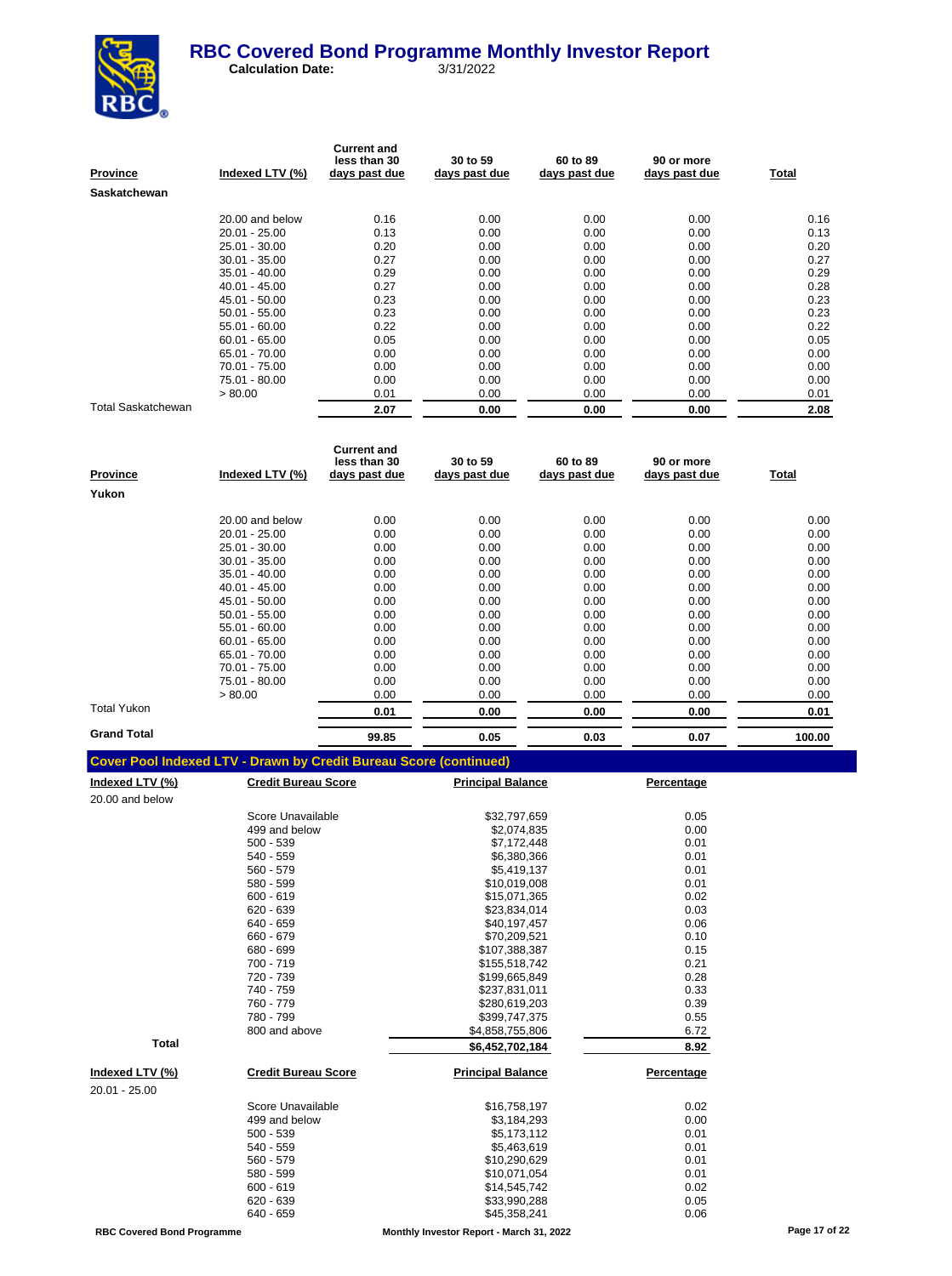

 **Calculation Date:** 3/31/2022

| <b>KDC</b>                              |                            |                                    |                   |
|-----------------------------------------|----------------------------|------------------------------------|-------------------|
|                                         | 660 - 679                  | \$64,118,426                       | 0.09              |
|                                         | 680 - 699                  | \$101,497,982                      | 0.14              |
|                                         | 700 - 719                  | \$161,493,346                      | 0.22              |
|                                         | 720 - 739<br>740 - 759     | \$181,853,741                      | 0.25              |
|                                         | 760 - 779                  | \$213,341,511<br>\$256,071,279     | 0.29<br>0.35      |
|                                         | 780 - 799                  | \$342,788,842                      | 0.47              |
|                                         | 800 and above              | \$3,227,284,415                    | 4.46              |
| <b>Total</b>                            |                            | \$4,693,284,716                    | 6.49              |
| <u>Indexed LTV (%)</u>                  | <b>Credit Bureau Score</b> | <b>Principal Balance</b>           | <b>Percentage</b> |
| 25.01 - 30.00                           |                            |                                    |                   |
|                                         | Score Unavailable          | \$21,037,801                       | 0.03              |
|                                         | 499 and below              | \$4,662,252                        | 0.01              |
|                                         | $500 - 539$                | \$9,333,682                        | 0.01              |
|                                         | 540 - 559                  | \$7,513,021                        | 0.01              |
|                                         | 560 - 579<br>580 - 599     | \$9,732,913<br>\$14,710,676        | 0.01<br>0.02      |
|                                         | $600 - 619$                | \$25,983,537                       | 0.04              |
|                                         | 620 - 639                  | \$41,477,948                       | 0.06              |
|                                         | 640 - 659                  | \$71,152,679                       | 0.10              |
|                                         | 660 - 679                  | \$113,102,966                      | 0.16              |
|                                         | 680 - 699                  | \$165,124,512                      | 0.23              |
|                                         | 700 - 719                  | \$226,606,066                      | 0.31              |
|                                         | 720 - 739<br>740 - 759     | \$278,570,130<br>\$329,750,315     | 0.39<br>0.46      |
|                                         | 760 - 779                  | \$404,786,954                      | 0.56              |
|                                         | 780 - 799                  | \$478,933,814                      | 0.66              |
|                                         | 800 and above              | \$4,109,481,960                    | 5.68              |
| <b>Total</b>                            |                            | \$6,311,961,224                    | 8.72              |
| <u>Indexed LTV (%)</u>                  | <b>Credit Bureau Score</b> | <b>Principal Balance</b>           | <b>Percentage</b> |
| $30.01 - 35.00$                         |                            |                                    |                   |
|                                         | Score Unavailable          | \$14,362,940                       | 0.02              |
|                                         | 499 and below              | \$5,082,839                        | 0.01              |
|                                         | $500 - 539$                | \$15,608,661                       | 0.02              |
|                                         | 540 - 559                  | \$10,298,025                       | 0.01              |
|                                         | 560 - 579                  | \$15,868,244                       | 0.02              |
|                                         | 580 - 599                  | \$22,525,090                       | 0.03              |
|                                         | $600 - 619$                | \$37,697,366                       | 0.05              |
|                                         | 620 - 639<br>640 - 659     | \$66,638,299<br>\$108,221,115      | 0.09<br>0.15      |
|                                         | 660 - 679                  | \$156,858,196                      | 0.22              |
|                                         | 680 - 699                  | \$220,284,976                      | 0.30              |
|                                         | 700 - 719                  | \$305,839,192                      | 0.42              |
|                                         | 720 - 739                  | \$378,591,650                      | 0.52              |
|                                         | 740 - 759                  | \$396,051,671                      | 0.55              |
|                                         | 760 - 779                  | \$482,334,003                      | 0.67              |
|                                         | 780 - 799<br>800 and above | \$575,911,979                      | 0.80              |
| <b>Total</b>                            |                            | \$4,411,560,964<br>\$7,223,735,211 | 6.10<br>9.98      |
|                                         | <b>Credit Bureau Score</b> |                                    |                   |
| <u>Indexed LTV (%)</u><br>35.01 - 40.00 |                            | <b>Principal Balance</b>           | <b>Percentage</b> |
|                                         | Score Unavailable          | \$12,477,367                       | 0.02              |
|                                         | 499 and below              | \$5,157,590                        | 0.01              |
|                                         | $500 - 539$                | \$12,692,577                       | 0.02              |
|                                         | 540 - 559                  | \$14,211,798                       | 0.02              |
|                                         | 560 - 579                  | \$17,986,646                       | 0.02              |
|                                         | 580 - 599                  | \$33,300,543                       | 0.05              |
|                                         | $600 - 619$<br>620 - 639   | \$46,657,568<br>\$74,085,046       | 0.06<br>0.10      |
|                                         | 640 - 659                  | \$117,731,229                      | 0.16              |
|                                         | 660 - 679                  | \$171,105,901                      | 0.24              |
|                                         | 680 - 699                  | \$282,992,902                      | 0.39              |
|                                         | 700 - 719                  | \$342,442,668                      | 0.47              |
|                                         | 720 - 739                  | \$407,466,652                      | 0.56              |
|                                         | 740 - 759                  | \$512,069,010                      | 0.71              |
|                                         | 760 - 779<br>780 - 799     | \$598,055,732<br>\$664,843,578     | 0.83<br>0.92      |
|                                         | 800 and above              | \$4,476,145,553                    | 6.19              |
| Total                                   |                            | \$7,789,422,361                    | 10.77             |
|                                         |                            |                                    |                   |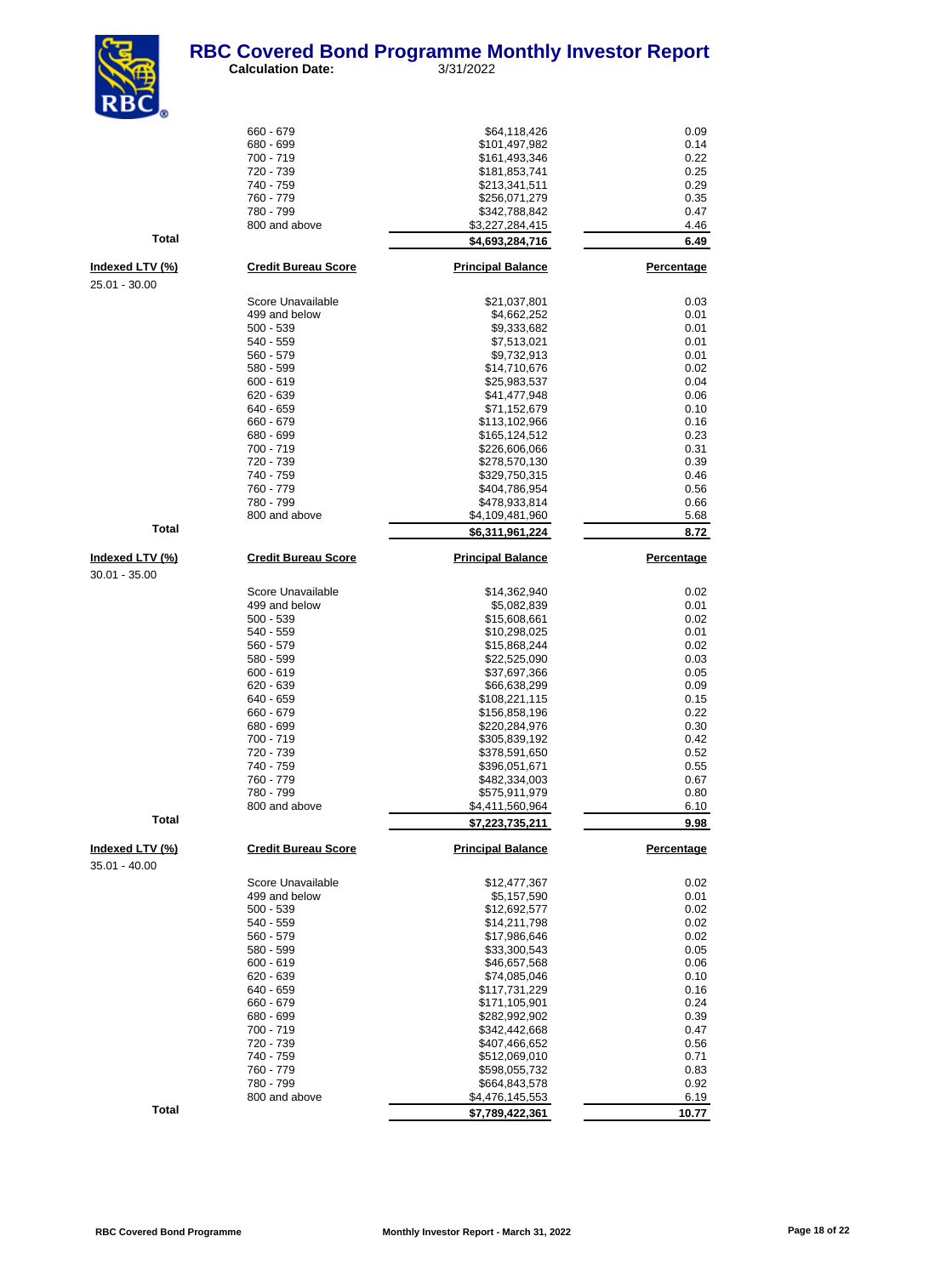

| Indexed LTV (%) | <b>Credit Bureau Score</b> | <b>Principal Balance</b> | Percentage        |
|-----------------|----------------------------|--------------------------|-------------------|
| $40.01 - 45.00$ |                            |                          |                   |
|                 | Score Unavailable          | \$12,924,686             | 0.02              |
|                 | 499 and below              | \$7,052,019              | 0.01              |
|                 | $500 - 539$                | \$18,667,130             | 0.03              |
|                 | 540 - 559                  | \$15,395,888             | 0.02              |
|                 | 560 - 579                  | \$20,602,646             | 0.03              |
|                 | 580 - 599                  | \$26,493,244             | 0.04              |
|                 | $600 - 619$                | \$43,368,626             | 0.06              |
|                 | $620 - 639$                | \$79,417,045             | 0.11              |
|                 | 640 - 659                  | \$143,944,716            | 0.20              |
|                 | 660 - 679                  | \$195,670,180            | 0.27              |
|                 | 680 - 699                  | \$341,254,417            | 0.47              |
|                 | 700 - 719                  | \$445,206,858            | 0.62              |
|                 | 720 - 739                  | \$522,385,820            | 0.72              |
|                 | 740 - 759                  | \$624,949,366            | 0.86              |
|                 | 760 - 779                  | \$693,345,181            | 0.96              |
|                 | 780 - 799                  | \$869,140,904            | 1.20              |
|                 | 800 and above              | \$4,869,848,991          | 6.73              |
| <b>Total</b>    |                            | \$8,929,667,715          | 12.34             |
|                 |                            |                          |                   |
| Indexed LTV (%) | <b>Credit Bureau Score</b> | <b>Principal Balance</b> | Percentage        |
| 45.01 - 50.00   |                            |                          |                   |
|                 | Score Unavailable          | \$10,699,865             | 0.01              |
|                 | 499 and below              | \$6,135,696              | 0.01              |
|                 | $500 - 539$                | \$17,023,098             | 0.02              |
|                 | 540 - 559                  | \$17,363,143             | 0.02              |
|                 | 560 - 579                  | \$17,251,045             | 0.02              |
|                 | 580 - 599                  | \$23,598,574             | 0.03              |
|                 | $600 - 619$                | \$45,453,568             | 0.06              |
|                 | $620 - 639$                | \$86,064,112             | 0.12              |
|                 | 640 - 659                  | \$141,151,986            | 0.20              |
|                 | 660 - 679                  | \$214,659,784            | 0.30              |
|                 | 680 - 699                  | \$333,836,046            | 0.46              |
|                 | 700 - 719                  | \$441,386,795            | 0.61              |
|                 | 720 - 739                  | \$533,174,706            | 0.74              |
|                 | 740 - 759                  | \$592,895,065            | 0.82              |
|                 | 760 - 779                  | \$704,865,464            | 0.97              |
|                 | 780 - 799                  | \$793,146,711            | 1.10              |
|                 | 800 and above              | \$4,676,630,219          | 6.46              |
| <b>Total</b>    |                            | \$8,655,335,877          | 11.96             |
| Indexed LTV (%) | <b>Credit Bureau Score</b> | <b>Principal Balance</b> | <b>Percentage</b> |
| $50.01 - 55.00$ |                            |                          |                   |
|                 | Score Unavailable          | \$10,433,197             | 0.01              |
|                 | 499 and below              | \$8,304,288              | 0.01              |
|                 | $500 - 539$                | \$17,091,118             | 0.02              |
|                 | 540 - 559                  | \$14,547,117             | 0.02              |
|                 | 560 - 579                  | \$19,099,983             | 0.03              |
|                 | 580 - 599                  | \$39,526,890             | 0.05              |
|                 | $600 - 619$                | \$49,402,903             | 0.07              |
|                 | 620 - 639                  | \$100,735,094            | 0.14              |
|                 | 640 - 659                  | \$170,050,564            | 0.24              |
|                 | 660 - 679                  | \$255,400,467            | 0.35              |
|                 | 680 - 699                  | \$345,403,014            | 0.48              |
|                 | 700 - 719                  | \$451,795,572            | 0.62              |
|                 | 720 - 739                  | \$539,968,174            | 0.75              |
|                 | 740 - 759                  | \$611,902,188            | 0.85              |
|                 | 760 - 779                  | \$678,084,135            | 0.94              |
|                 | 780 - 799                  | \$838,673.491            | 1.16              |

**Total 12.26 12.26 12.26 130,379 12.26** 

1.16 799 \$838,673,491 \$838,673,491 1.16<br>800 and above \$4,718,712,183 \$84,718,712,183

\$4,718,712,183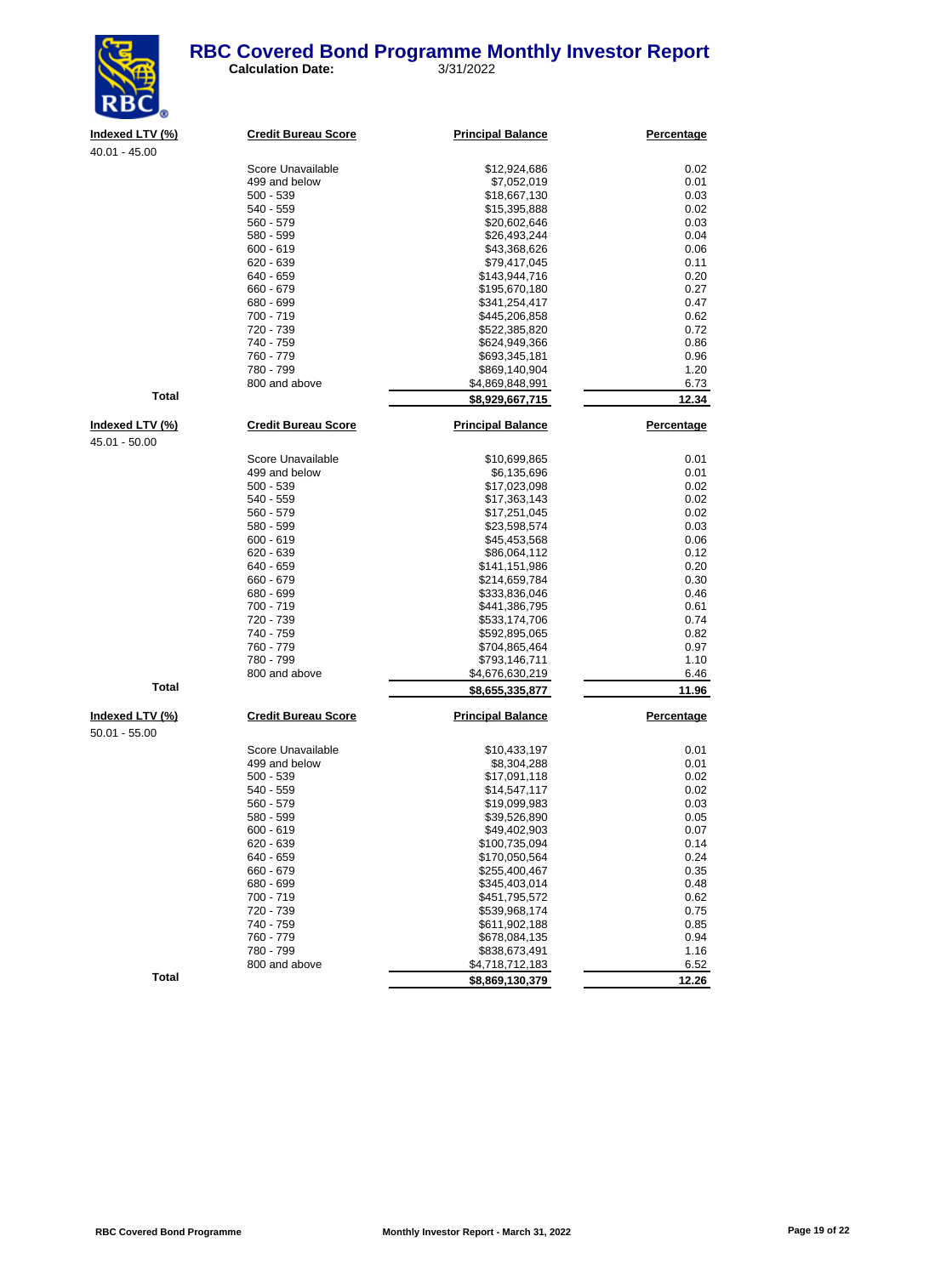

**Indexed LTV (%) Credit Bureau Score Principal Balance Percentage**

| 55.01 - 60.00          |                                    |                                |                    |
|------------------------|------------------------------------|--------------------------------|--------------------|
|                        | Score Unavailable                  | \$6,844,704                    | 0.01               |
|                        | 499 and below                      | \$5,965,044                    | 0.01               |
|                        | $500 - 539$                        | \$12,793,875                   | 0.02               |
|                        | 540 - 559                          | \$15,532,320                   | 0.02               |
|                        | 560 - 579                          | \$23,319,042                   | 0.03               |
|                        | 580 - 599                          | \$29,699,555                   | 0.04               |
|                        | $600 - 619$                        | \$62,277,523                   | 0.09               |
|                        | 620 - 639                          | \$111,885,994                  | 0.15               |
|                        | 640 - 659                          | \$160,239,029                  | 0.22               |
|                        | 660 - 679                          | \$258,995,725                  | 0.36<br>0.47       |
|                        | 680 - 699<br>700 - 719             | \$337,354,537<br>\$453,172,091 | 0.63               |
|                        | 720 - 739                          | \$529,528,836                  | 0.73               |
|                        | 740 - 759                          | \$561,002,526                  | 0.78               |
|                        | 760 - 779                          | \$669,891,844                  | 0.93               |
|                        | 780 - 799                          | \$745,463,672                  | 1.03               |
|                        | 800 and above                      | \$3,713,365,376                | 5.13               |
| <b>Total</b>           |                                    | \$7,697,331,691                | 10.64              |
| <u>Indexed LTV (%)</u> | <b>Credit Bureau Score</b>         | <b>Principal Balance</b>       | Percentage         |
| $60.01 - 65.00$        |                                    |                                |                    |
|                        |                                    |                                |                    |
|                        | Score Unavailable<br>499 and below | \$2,024,850<br>\$2,928,529     | 0.00<br>0.00       |
|                        | $500 - 539$                        | \$5,644,186                    | 0.01               |
|                        | 540 - 559                          | \$3,867,121                    | 0.01               |
|                        | 560 - 579                          | \$6,410,277                    | 0.01               |
|                        | 580 - 599                          | \$13,029,054                   | 0.02               |
|                        | $600 - 619$                        | \$23,981,877                   | 0.03               |
|                        | 620 - 639                          | \$46,305,041                   | 0.06               |
|                        | 640 - 659                          | \$61,200,852                   | 0.08               |
|                        | 660 - 679                          | \$96,996,320                   | 0.13               |
|                        | 680 - 699                          | \$140,109,443                  | 0.19               |
|                        | 700 - 719                          | \$178,231,300                  | 0.25               |
|                        | 720 - 739<br>740 - 759             | \$215,344,688                  | 0.30<br>0.33       |
|                        | 760 - 779                          | \$238,828,915<br>\$244,950,652 | 0.34               |
|                        | 780 - 799                          | \$257,100,704                  | 0.36               |
|                        | 800 and above                      | \$1,388,655,089                | 1.92               |
| <b>Total</b>           |                                    | \$2,925,608,896                | 4.04               |
|                        |                                    |                                |                    |
| Indexed LTV (%)        | <b>Credit Bureau Score</b>         | <b>Principal Balance</b>       | Percentage         |
| 65.01 - 70.00          |                                    |                                |                    |
|                        | Score Unavailable                  | \$2,000,380                    | 0.00               |
|                        | 499 and below                      | \$1,998,801                    | 0.00               |
|                        | $500 - 539$<br>540 - 559           | \$4,541,625<br>\$1,629,147     | 0.01<br>0.00       |
|                        | 560 - 579                          | \$5,088,898                    | 0.01               |
|                        | 580 - 599                          | \$7,104,275                    | 0.01               |
|                        | $600 - 619$                        | \$8,395,546                    | 0.01               |
|                        | 620 - 639                          | \$21,502,373                   | 0.03               |
|                        | 640 - 659                          | \$33,954,477                   | 0.05               |
|                        | 660 - 679                          | \$53,533,157                   | 0.07               |
|                        | 680 - 699                          | \$80,924,162                   | 0.11               |
|                        | 700 - 719                          | \$99,288,666                   | 0.14               |
|                        | 720 - 739                          | \$116,570,828                  | 0.16               |
|                        | 740 - 759<br>760 - 779             | \$111,709,337<br>\$119,229,212 | 0.15<br>0.16       |
|                        |                                    |                                |                    |
|                        |                                    |                                |                    |
|                        | 780 - 799                          | \$129,119,355                  |                    |
| Total                  | 800 and above                      | \$747,667,140                  | 0.18<br>1.03       |
|                        |                                    | \$1,544,257,379                |                    |
| Indexed LTV (%)        | <b>Credit Bureau Score</b>         | <b>Principal Balance</b>       | 2.13<br>Percentage |
| 70.01 - 75.00          |                                    |                                |                    |
|                        | Score Unavailable                  | \$1,008,531                    | 0.00               |
|                        | 499 and below                      | \$648,169                      | 0.00               |
|                        | $500 - 539$                        | \$1,461,002                    | 0.00               |
|                        | 540 - 559                          | \$2,980,746                    | 0.00               |
|                        | 560 - 579                          | \$5,615,666                    | 0.01               |
|                        | 580 - 599                          | \$3,376,547                    | 0.00               |
|                        | $600 - 619$                        | \$8,308,558                    | 0.01               |
|                        | 620 - 639<br>640 - 659             | \$10,900,628<br>\$20,432,412   | 0.02<br>0.03       |

 $$77,383,417$ 

 $660 - 679$   $67,045,391$  0.05<br> $680 - 699$   $346,464,431$  0.06 680 - 699 \$46,464,431 0.06 700 - 719 **567,220,700 67,220,700 67,220,700 6.09**<br>
720 - 739 **577,383,417 67,220,700 6.09**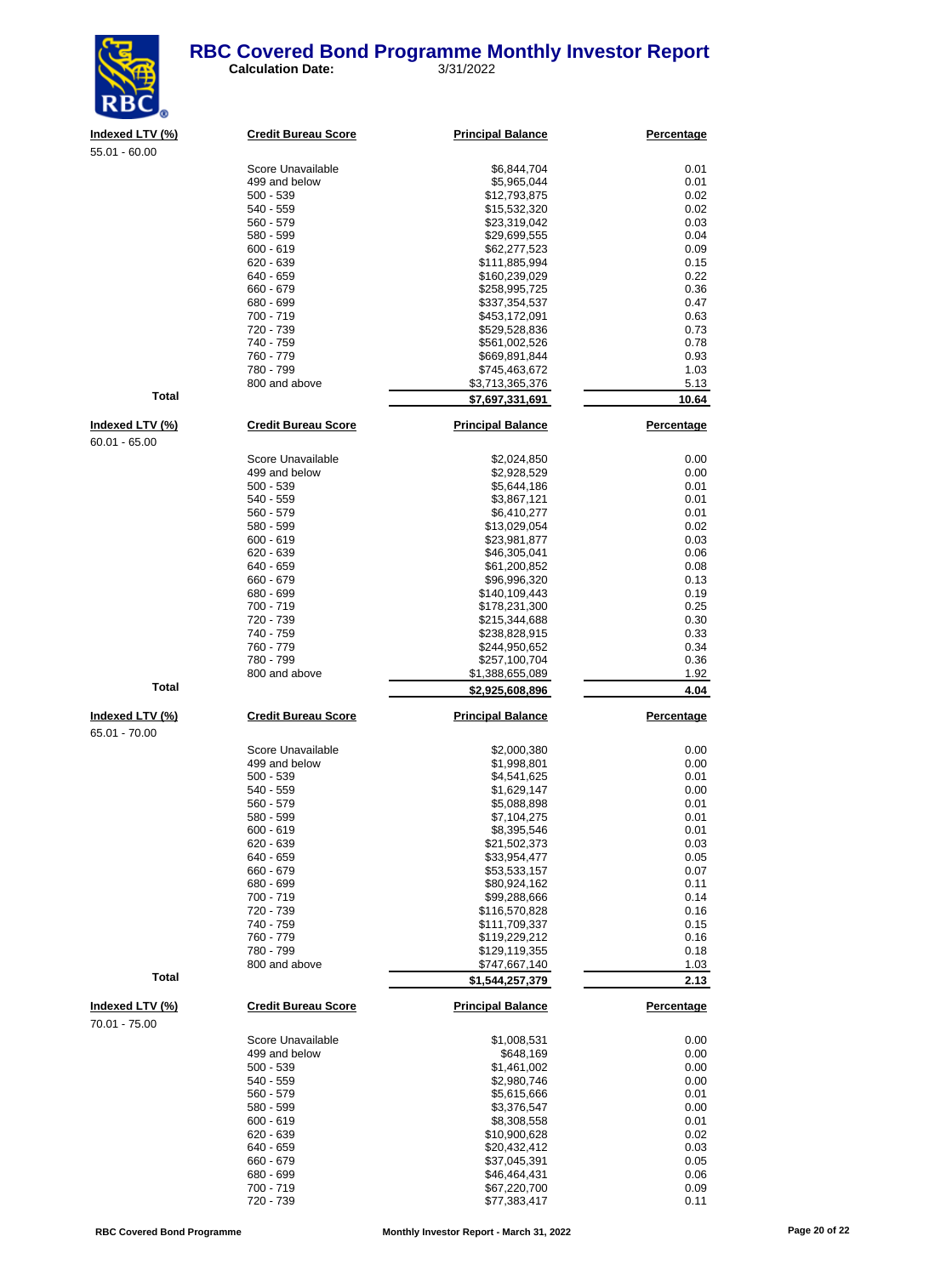

| NDU <sub>0</sub>   |                            |                          |            |
|--------------------|----------------------------|--------------------------|------------|
|                    | 740 - 759                  | \$80,905,662             | 0.11       |
|                    | 760 - 779                  | \$75,610,092             | 0.10       |
|                    | 780 - 799                  | \$76,938,571             | 0.11       |
|                    | 800 and above              | \$350,692,051            | 0.48       |
| Total              |                            | \$866,992,571            | 1.20       |
| Indexed LTV (%)    | <b>Credit Bureau Score</b> | <b>Principal Balance</b> | Percentage |
| 75.01 - 80.00      |                            |                          |            |
|                    | Score Unavailable          | \$304,854                | 0.00       |
|                    | 499 and below              | \$0                      | 0.00       |
|                    | $500 - 539$                | \$0                      | 0.00       |
|                    | 540 - 559                  | \$721,919                | 0.00       |
|                    | $560 - 579$                | \$1,681,127              | 0.00       |
|                    | 580 - 599                  |                          | 0.00       |
|                    | $600 - 619$                | \$1,604,425              | 0.01       |
|                    | $620 - 639$                | \$4,207,772              |            |
|                    |                            | \$7,176,659              | 0.01       |
|                    | 640 - 659                  | \$9,434,858              | 0.01       |
|                    | 660 - 679                  | \$20,956,359             | 0.03       |
|                    | 680 - 699                  | \$28,271,497             | 0.04       |
|                    | 700 - 719                  | \$33,916,229             | 0.05       |
|                    | 720 - 739                  | \$36,106,803             | 0.05       |
|                    | 740 - 759                  | \$32,420,653             | 0.04       |
|                    | 760 - 779                  | \$33,400,609             | 0.05       |
|                    | 780 - 799                  | \$27,857,882             | 0.04       |
|                    | 800 and above              | \$100,448,550            | 0.14       |
| Total              |                            | \$338,510,198            | 0.47       |
| Indexed LTV (%)    | <b>Credit Bureau Score</b> | <b>Principal Balance</b> | Percentage |
| > 80.00            |                            |                          |            |
|                    | Score Unavailable          | \$0                      | 0.00       |
|                    | 499 and below              | \$0                      | 0.00       |
|                    | $500 - 539$                | \$69,132                 | 0.00       |
|                    | 540 - 559                  | \$57,324                 | 0.00       |
|                    | 560 - 579                  | \$0                      | 0.00       |
|                    | 580 - 599                  | \$85,354                 | 0.00       |
|                    | $600 - 619$                | \$556,796                | 0.00       |
|                    | $620 - 639$                | \$350,321                | 0.00       |
|                    | 640 - 659                  | \$0                      | 0.00       |
|                    | 660 - 679                  | \$940.087                | 0.00       |
|                    | 680 - 699                  | \$2,934,334              | 0.00       |
|                    | 700 - 719                  | \$943,723                | 0.00       |
|                    | 720 - 739                  | \$3,918,976              | 0.01       |
|                    | 740 - 759                  | \$5,175,939              | 0.01       |
|                    | 760 - 779                  | \$2,102,660              | 0.00       |
|                    | 780 - 799                  | \$2,047,131              | 0.00       |
|                    | 800 and above              | \$33,143,983             | 0.05       |
| Total              |                            | \$52,325,760             | 0.07       |
| <b>Grand Total</b> |                            |                          |            |
|                    |                            | \$72,350,266,161         | 100.00     |